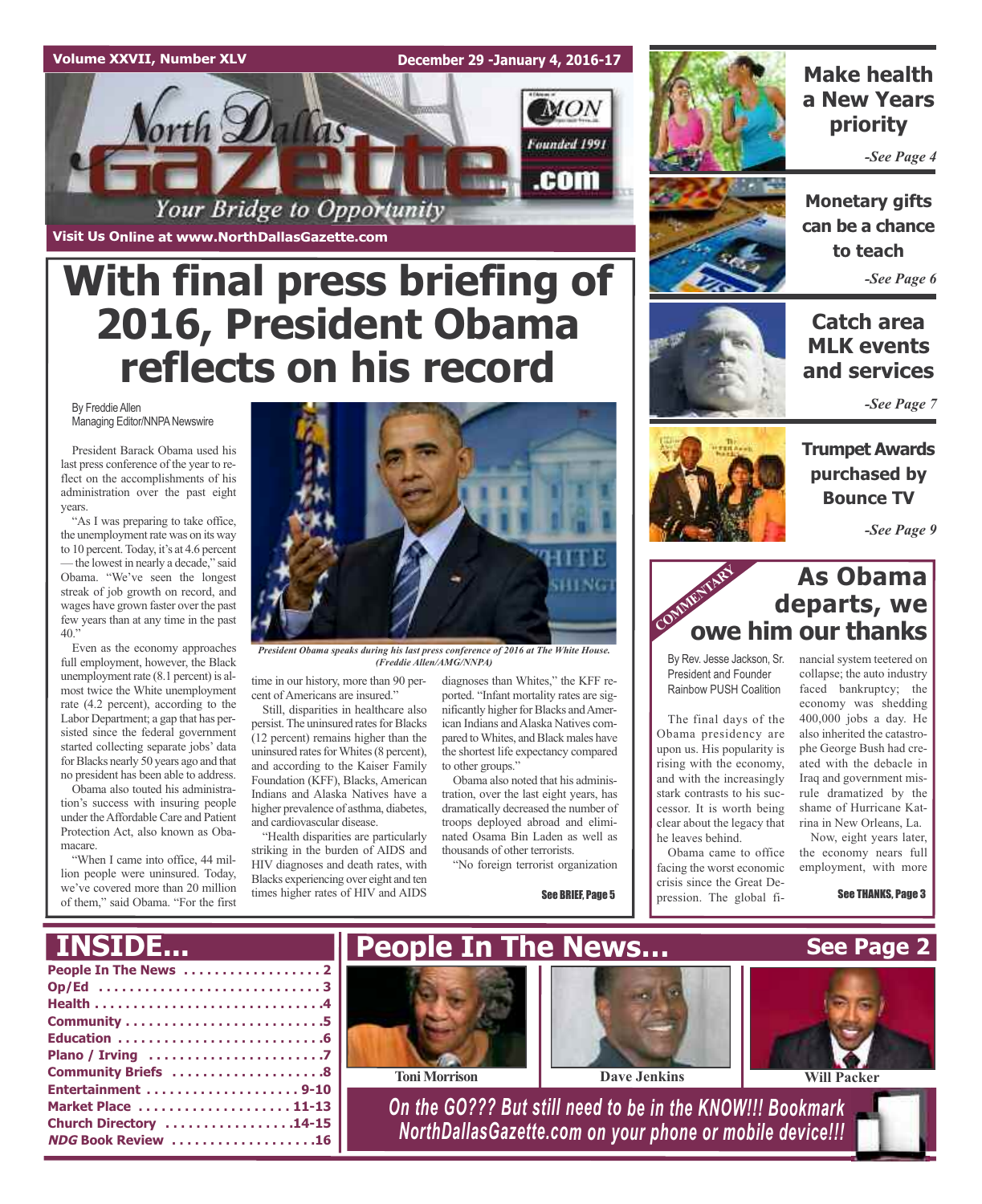### **People in the News www.NorthDallasGazette.com**

## **Toni Morrison**

CAMBRIDGE, Mass., (PRNewswire) — The American Academy of Arts and Sciences has named Toni Morrison as the recipient of the 2016 Emerson-Thoreau Medal for her distinguished achievement in the field of literature. This award will be presented to Professor Morrison, a member of the Academy, on April 6, 2017, at the House of the Academy in Cambridge, Massachusetts.

"As the recipient of the Emerson-Thoreau Medal, we recognize Toni Morrison for her excellence in the humanities and for her commitment to the ideals of the American



Academy of Arts and Sciences, which, in the words of our charter, include 'to cultivate every art and science which may tend to advance the interest, honor, dignity, and happiness of a free, inde-

#### pendent, and virtuous people,'" said Jonathan F. Fanton, President of the American Academy.

Established in 1958, the medal is awarded to an individual for his or her total literary achievement rather than for a specific work.

Previous recipients of the Emerson-Thoreau Medal include: Robert Frost, T.S. Eliot, KatherineAnne Porter, Hannah Arendt, Saul Bellow, Norman Mailer, and Philip Roth.

"Toni Morrison is an overwhelming figure in American and world literature," wrote one of her nominators for this prize. "Her novels are already standard texts in high schools(The Bluest Eye) and colleges (Beloved). Playing in the Dark, her work of literary criticism, has been hugely influential in the field of American literary history. We simply do not read our classical American writers, from Poe to Cather to Hemingway, the same way after this seminal book on the 'Africanist' presence in our canonical works."

Toni Morrison is the Robert F. Goheen Professor emerita in the Humanities at Princeton University, where she taught from 1989 to 2006. She won the Pulitzer Prize and the American Book Award in 1988 for Beloved. She was awarded the Nobel Prize in Literature in 1993. In 1996, the National Endowment for the Humanities selected her for the Jefferson Lecture, the U.S. federal government's highest honor for achievement in the humanities. She was also honored with the 1996 National Book Foundation's Medal of Distinguished Contribution toAmerican Letters. In 2012, Morrison received the Presidential Medal of Freedom.

Her novels are known for their epic themes, vivid dialogue, exploration of the black experience, and richly detailed African-American characters. Her use of fantasy, her sinuous poetic style, and her rich interweaving of the mythic give her stories great strength and texture. Among her best known

works are The Bluest Eye (1970), Sula (1973), Song of Solomon (1977), Tar Baby (1981), Beloved (1987), Love (2003), and A Mercy (2008). Song of Solomon, whose publication first brought Morrison to national attention, is told by a male narrator in search of his identity. Tar Baby, set on a Caribbean island, explores conflicts of race, class, and sex.

The critically acclaimed Beloved, considered by many Morrison's masterpiece, is based on the true story of a runaway slave who, at the point of recapture, kills her infant daughter

### See MORRISON, Page 6

## **Dave Jenkins**

"Family isn't always defined by bloodline, it's the people in your life that want you in their life," according to Plano relationship coach Dave Jenkins. This statement is true when applied to blended families.

Blended families are more common now than ever. In 1960, just 13 percent of married adults were in a second or subsequent marriage. Today, close to 25 percent of marriages are blended marriages. A national Pew Center report finds that 40 percent of all new marriages in the U.S. are remarriages for one or



both of partners.

"This major change in the makeup of married couples requires people with special gifts and talents to help the heads of blended families succeed," Jenkins said.

In 2017 Jenkins will expand the focus of his coaching practice to provide additional relationship resources to husbands and wives who lead blended families. Jenkins works with couples to "Transform their Relationship Breakdowns into Relationship Breakthroughs" by helping couples to deal with the challenges of taking on multiple family experiences and expectations.

Jenkins said some of this focus comes from his background. He grew up in a blended family and saw firsthand the challenges and the opportunities that blended families possess.

The relationship coach

said one common issue is how to develop character in children. One parent may have a passive and permissive way of raising children while the other parent leans toward the authoritative style of child development. It is not about which parent is right or wrong; it is about what is right for the child and the situation.

Other challenges unique to blended families are:

• Shared custody: With various children leaving at different times to spend time with the other birth parent, these changes require "re-entry" discussions so everyone can adjust each time they reconnect.

• Establishing new shared family traditions that work along with other traditions that are in place.

• Handling religious differences effectively.

• Honoring culture differences with respect.

• Setting the framework for how to jointly raise children.

"If these issues are not dealt with successfully, statistics have shown in the U.S. 67 percent of second, and 73 percent of third marriages end in divorce," Jenkins said. He further adds: "Less than half of all blended families read articles or books about what it means to be a step-parent or

seek out advice about remarriage."

Jenkins' coaching practice, Coaching4Couples, is based on biblical principles and partial steps to help couples to Reconnect, Recommit and Rekindle their relationship with Christ and each other.

In addition to blended families, Jenkins offers group and private coaching sessions along with a series of Podcast to help married couples and individuals in committed relationships.

Contact Jenkins at www.Coaching4Couples.co m, dave@Coaching4Couples.com or call 469-626- 7750.

## **Will Packer**

Emmy-nominated Producer Will Packer has established himself as one of Hollywood's blockbuster hit makers with eight of his films opening number one at the box office.

Packer's latest number one film, *Ride Along 2*, debuted in theaters on January 15, 2016 unseating Star Wars: The Force Awakens from the number one slot. In August 2015, he served as an executive producer on Straight Outta Compton, a biopic of the rap group N.W.A, that opened number one at the box office, grossed an astounding \$201 million, became the biggest ever August debut for an R-rated movie



and the best opening weekend for a music biopic ever.

In 2012, Packer was inducted as a member of The Academy of Motion Picture Arts & Sciences, the organization known around the world for its annual Academy Awards, now officially known asThe Oscars.As part of the Academy Conversations series, the organization presented a conversation with Packer at the Sundance Film Festival in 2013.

Packer has been featured on the cover of *Black Enterprise* and *Essence* magazines and acknowledged on several high profile magazine lists including Variety's 10 Producers To Watch, Black Enterprise's Most Powerful Players Under 40 and 10 Most Bankable Producers In Hollywood, Jet's Who's Hot ToWatch and Ebony's prestigious Power 100 list.

As Producer and Founder of the Los Angeles based production company, Will Packer Productions, Packer oversees all aspects of the business. Prior to launching his own company in 2013, he

co-founded Rainforest Films with director Rob Hardy in the summer of 1994 while both were engineering students at Florida A & M University.

After graduating magna cum laude from Florida A&M University (FAMU) with a Bachelor of Science degree in Electrical Engineering in 1996, Packer decided to forego lucrative job offers in the field of engineering to capitalize on his entrepreneurial instincts and his passion for filmmaking.

A dynamic and inspiring speaker, Packer delivers educational and motivational speeches to film industry groups, colleges and universities, as well as youth and community organizations nationwide.

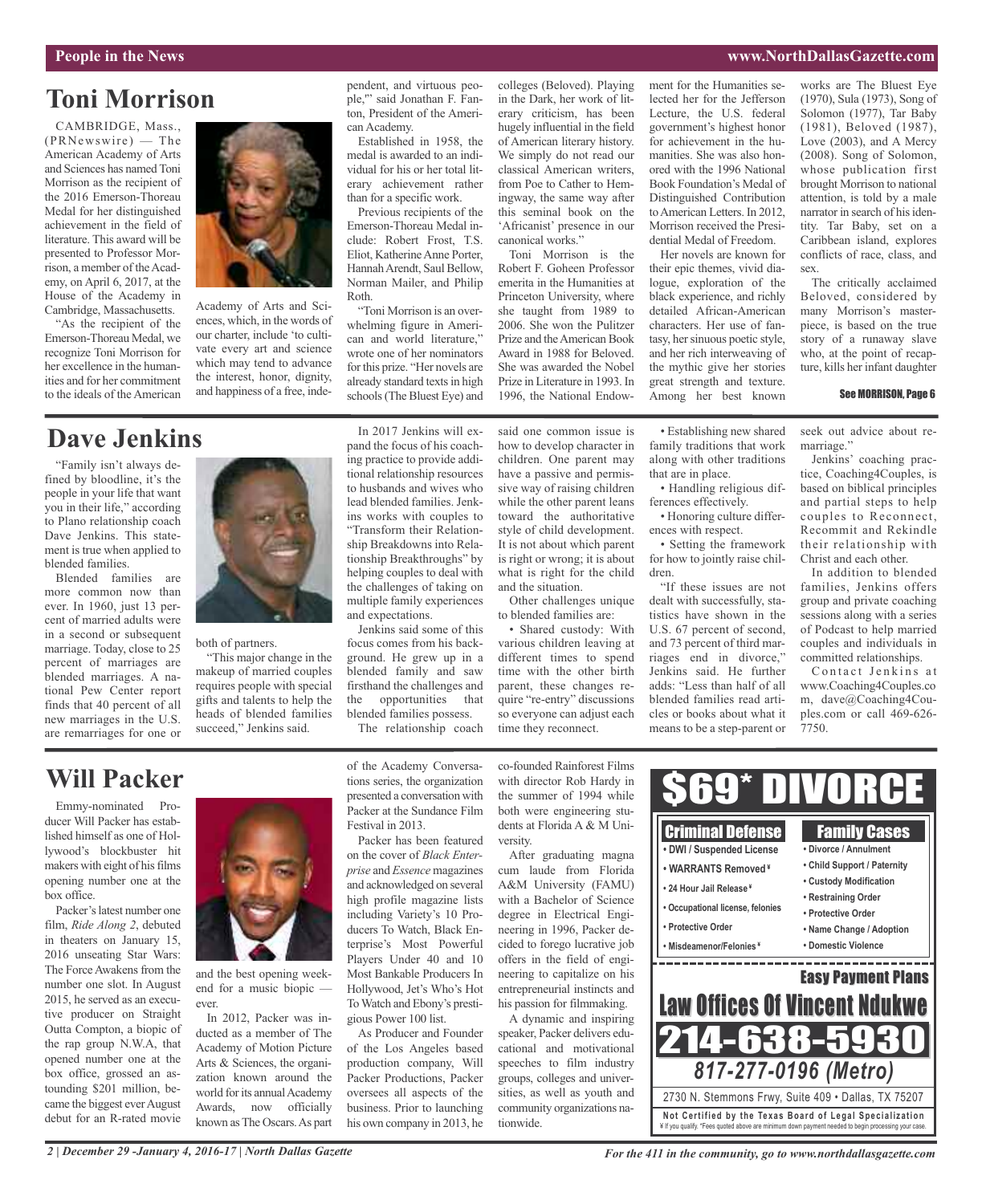### **www.NorthDallasGazette.com Op-Ed**



*North Dallas Gazette assumes no responsibility for unsolicited material and reserves the right to edit and make appropriate revisions.*

### *"Do what you say you are going to do ... when you say you are going to do it.*

**Publisher's Office:** publisher@northdallasgazette.com

**Sales Department:** marketing@northdallasgazette.com 972-509-9049

### **Editorial Department:**

editor@northdallasgazette.com

### **Online:**

www.NorthDallasGazette.com www.twitter.com/NDGEditor www.facebook.com/NorthDallasGazette www.pinterest.com/NDallasGazette www.instagram.com/NorthDallasGazette

## STAFF

**Chairman Emeritus** *Jim Bochum 1933 – 2009*

*Ruth Ferguson* **Religious/ Marketing Editor**

**Editor**

**Published By** *Minority Opportunity News, Inc.*

> **Web Master** *Todd Jones*

**Special Projects Manager** *Edward Dewayne "Preacher Boy"Gibson, Jr. James C. Allen*

**Community Marketing**

*Nina Garcia Nadina Davis Betheny M. Sargent*

### **Advisory Board:**

*John Dudley Myrtle Hightower Fred Moses Annie Dickson Cecil Starks Willie Wattley Coty Rodriguez-Anderson B. J. Williams Denise Upchurch Barbara Simpkins, ADVISORY BOARD SECRETARY*

## *Shirley Demus Tarpley* **Contributing Writers**

*Jackie Hardy Terri Schlichenmeyer Nicole Scott*

### *Hope Oriabure-King David Wilfong*

**Production** *Margaret Freelon*

*David Wilfong*

### **Advisory Board Committees:**

*Public Relations Planning and Implementation* Cecil Starks, CHAIRPERSON *Business Growth Referral*

John Dudley, CHAIRPERSO *Program Policy Development* Annie Dickson, Chairper

*Quality Assurance* Myrtle Hightower, CHAIRPERSON Coty Rodriguez

**Trump staffers target EPA and the State Department for the purge**

By Bill Fletcher, Jr. NNPA Newswire Columnist

There have been several disturbing developments over the last several weeks that give us a clue to the approach of the incoming administration. Trump transition team asked the Environmental Protection Agency (EPA) for the names of staffers involved in global climate negotiations. It did not appear that they were getting ready to offer them awards. On December 21, 2016, "*The Washington Post*" reported that the transition team was asking the State Department about grants it provides to

global environmental groups.

With former Texas Governor Rick Perry as the nominee for Secretary of Energy and with Scott Pruitt the nominee to head up EPA, it is as clear as day that the incoming Trump Administration seeks to take the country, if not the world, back about 50 years when it comes to addressing climate change and other environmental catastrophes currently unfolding.

The disingenuousness of Trump and his allies when it comes to climate change is outstanding. Trump would like to play agnostic on whether climate change is

### **THANKS,** continued from Page <sup>1</sup>

than 15 million jobs created and private sector job growth at a record 81 consecutive months and counting. Wages are beginning to rise, after long years of stagnation or worse. The auto industry has enjoyed some of its most prosperous years.

This isn't an accident. Obama helped rescue the economy by passing the largest stimulus in history, the most ambitious financial reform since the 1930s, and daring and direct intervention to save the auto industry. Economic growth helped lower the annual budget deficit to less than half the level he inherited.

Obama also passed the largest health care reforms in six decades, providing health insurance for 20 million Americans. His reforms saved those with pre-existing conditions, provided the young with protection under their parents' programs and, although most Americans don't realize it, slowed the rise of health care costs dramatically.

Running for re-election in 2012, Obama recognized that income inequality had become "the defining issue of our time." With his progressive tax reforms both in his

health care plan and in the partial repeal of the top-end Bush tax cuts, and with expanded tax credits for low-income workers and families with children, Obama made a significant beginning in addressing that inequality.

Abroad, Obama struggled against great opposition to reduce America's exposure in the wars without end in the Middle East. His nuclear agreement with Iran, not only dismantled its nuclear weapons capable facilities, it also provided the most comprehensive and aggressive verification mechanisms in the history of arms control.In opening relations with Cuba, he helped reduce America's isolation in our own hemisphere and made the historic turn from a policy of embargo that had failed for five decades.

His most historic contribution was to understand the clear and present danger of catastrophic climate change. The agreement with China and subsequent Paris Accord cemented a global consensus on the need for bolder action on global warming. On his watch, America began to reduce its reliance on coal and its greenhouse gas emissions.

Obama won a majority of

unfolding and suggests that there is actually a debate in scientific circles regarding this matter. I hate to break it to the President-elect, but there is no more debate in scientific circles about the validity of climate change (and the human role in it) than there was about the connection between smoking and lung cancer.

It is worth noting that the long delay in getting recognition of the connection of smoking to lung cancer was directly related to the obstruction emanating from the tobacco industry. Much the same is the case when it comes to climate change. The fossil fuel industry

the votes in both his election and re-election, something neither his predecessor nor successor achieved. He governed with grace and dignity, despite grotesque and too often racist provocations. His family provided a model for allAmericans, with Michelle winning hearts across the country. He and his administration were remarkably free of scandal. His administration demonstrated once more that competence could be valued in Washington.

He did all of this while facing unprecedented, unrelenting partisan obstruction, with the Republican leader of the Senate opposing him at every turn, intent on making him a one-term president. In part because of that opposition, much remained undone. The stimulus would have been larger and the recovery stronger except for Republican opposition. The national minimum wage would have been raised. A national infrastructure project to rebuild America would have been launched. Progress on makingAmerica the leader of the green revolution, the next global industrial revolution, would have been greater. Guantanamo, the shameful prison in Cuba, would have been closed. The Voting Rights Act would have been

fronts supposed scientists to confuse the debate, despite the fact that they KNOW of the human connection to climate change.

The Trump Administration appears to be prepared to throw science to the wind and reject facts, as Trumpthe-candidate did throughout his presidential campaign. But what is worse is that it appears that they want to take action against those who have rung the bell about the danger of human-induced climate change. This would be the equivalent of the tobacco industry taking over what is now the Department of

### See PURGE, Page 11

revived, and much more.

For most Americans, the recovery was slow; for many it was invisible. Donald Trump won election promising working people a better deal. He appealed to our weariness with war, suggesting a less interventionist policy. He played upon divisions, rousing fears about immigrants and Muslims. He pledged to "Make America Great Again," in part by undoing everything Obama.

So it is worth marking what Trump will inherit, as we head into what is already a rocky and tempestuous presidency. Unemployment under 5 percent. Eighty-one months of jobs growth and counting. Average wages rising at 2.4 percent over the last year. Growth at 3.5 percent over the last full quarter. Inflation at 2 percent. 20 million more Americans with health insurance. America, one of the global leaders in the green industrial revolution. A president respected at home and abroad, known for his thoughtfulness and his great eloquence. Let us hope that Trump can build on that legacy, and not lead us into a far deeper hole.

*Keep up with Rev. Jackson and the work of the Rainbow PUSH Coalition at www.rainbowpush.org.*

*The North Dallas Gazette, formerly Minority Opportunity News, was founded in July 1991, by Mr.Jim Bochum and Mr.Thurman R. Jones. North Dallas Gazette is a wholly owned subsidairy of Minority Opportunity News, Inc.*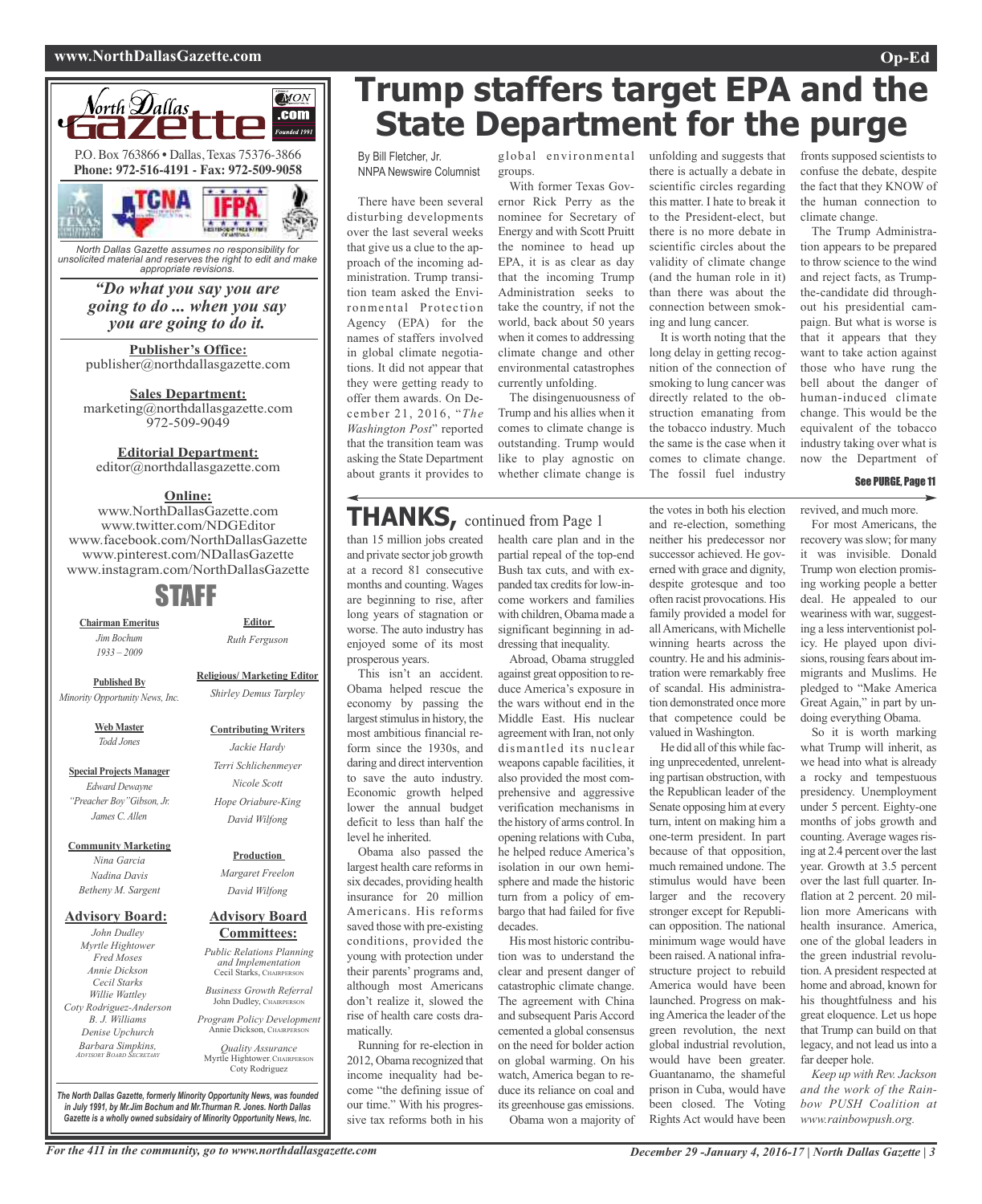# **Six easy ways to take better care of your health**

(StatePoint) A new year is an excellent opportunity to assess your health and resolve to make positive lifestyle changes.

"Many people work hard to establish healthy habits at the beginning of the year. But for those with busy schedules and tight budgets, maintaining these habits over time can be a challenge," says Jill Turner-Mitchael, senior vice president of Sam's Club, Consumables and Health and Wellness.

To help people prioritize and maintain their health in 2017, Turner-Mitchael and Sam's Club pharmacists are offering tips that are practical and affordable.

Secure Regular Screenings: It is important to get regular health screenings to keep track of the state of your health. Routine tests are



often the first to get postponed when people get busy, but they are crucial for ensuring any potential medical issues are identified and addressed as early as possible.

Resist the urge to let cost or time constraints prevent you from getting regular check-ups. For example, free health screenings are often available at Sam's Club, which offers a full suite of affordable health care offerings. These screenings are open to both members and the public at no cost, covering a wide range of tests to assess various health factors. Don't forget regular vision and hearing tests, as well.

Ask Questions: Don't be afraid to ask questions and seek out advice for improving your health. One easily accessible professional resource that is often overlooked is your local pharmacist. Before visiting the pharmacy, consider whether you have any health questions and jot them down. Pharmacists are eager to help people understand their medications and health, and you don't need to go through the hassle of making an appointment.

Focus on Fresh Foods: Incorporating fresh fruits, vegetables, whole grains, lean protein and legumes into your meals can help you maintain a healthy weight, while also building your immunity and muscles. Smoothies, leafy green salads, vegetable stews and grilled fish are all great choices. You can also boost flavor with low-calorie ingredients that offer nutritional benefits, such as garlic, onion, spices and herbs.

Some retailers today make it easy for shoppers to identify nutritious items. For example, Sam's Club highlights healthy, organic foods with green tags.

Select Supplements: Even the best diet can fall short of nutritional guidelines. Consider consulting with your<br>healthcare professional professional about boosting your diet with a daily multivitamin or supplement tailored to your individual health needs.

Verify Your Vaccinations: Immunizations can help prevent illness and save lives. Make sure you are current on all necessary vaccinations. Talk to your pharmacist about what vaccines you might need, which varies by age.

Enjoy Winter Workouts: You don't have to become a world class body builder or competitive triathlete to reap the health benefits of exercise. Exercise can help

everyone boost immunity, improve cardiovascular fitness and speed up metabolism.

Even just committing to a midday walk or opting to take the stairs can make a big difference.

Some people find they are more likely to stick to a workout plan if they enlist friends or coworkers to join them. Many people also find it helpful to track their fitness goals and progress using wearable technology and smart scales, which can provide information on everything from your heart rate to your body mass index.

For more tips and information about affordable health care services and free screenings, visit SamsClub.com.

Start 2017 off right by committing to better health.

## **Young children learn bias through nonverbal clues** The researchers also

Preschool-aged children can learn bias through nonverbal signals displayed by adults, such as a condescending tone of voice or a disapproving look, new research suggests.

"This research shows that kids are learning bias from the non-verbal signals that they're exposed to, and that this could be a mechanism for the creation of racial bias and other biases that we have in our society," says lead author Allison Skinner, a postdoctoral researcher in the University of Washington's Institute for Learning & Brain Sciences.

"Kids are picking up on more than we think they are, and you don't have to tell them that one group is better than another group for them to be getting that message from how we act."

The research involved an initial group of 67 children ages 4 and 5, an equal mix of boys and girls. The children watched a video in which two different female actors displayed positive signals to one woman and negative signals to another woman. All people in the



video were the same race, to avoid the possibility of racial bias factoring into the results.

tively, by scowling, leaning away, and speaking in a cold tone. The children were then asked a series of

The actors greeted both women the same way and did the same activities with both (for example, giving each a toy) but the actors' nonverbal signals differed when interacting with one woman versus the other. The actor spoke to one woman in a positive way smiling, leaning toward her, using a warm tone of voice—and the other negasignals.

questions—such as who they liked the best and who they wanted to share a toy with—intended to gauge whether they favored the recipient of positive nonverbal signals over the recipient of negative nonverbal

The results, published in Psychological Science, showed a consistent pattern of children favoring the recipient of positive nonverbal signals. Overall, 67 percent of children favored the recipient of positive nonverbal signals over the other woman—suggesting they were influenced by the bias shown by the actor.

wondered if nonverbal signals could lead to group bias or prejudice. To get at that question, they recruited an additional 81 children ages 4 and 5. The children saw the same videos from the previous study, then a researcher introduced them to the "best friends" of the people in the video. The "friends" were described as members of the same group, with each wearing the same color shirt as their friend. The children were then asked questions to assess whether they favored one friend over the other.

Strikingly, the results showed that children favored the friend of the recipient of positive nonverbal signals over the friend of the other woman. Taken together, the researchers say, the results suggest that biases extend beyond individuals to members of groups they are associated with.

Skinner points out that many American preschoolers live in fairly homogenous environments, with limited ability to witness

positive interactions with people from diverse populations. So even brief exposure to biased nonverbal signals, she says, could result in them developing generalized biases. The simulations created for the study represent just a small sample of what children likely witness in real life, Skinner says.

"Children are likely exposed to nonverbal biases demonstrated by multiple people toward many different members of a target group," she says. "It is quite telling that brief exposure to biased nonverbal signals was able to create a bias among children in the lab." *Source: University of*

*Washington*

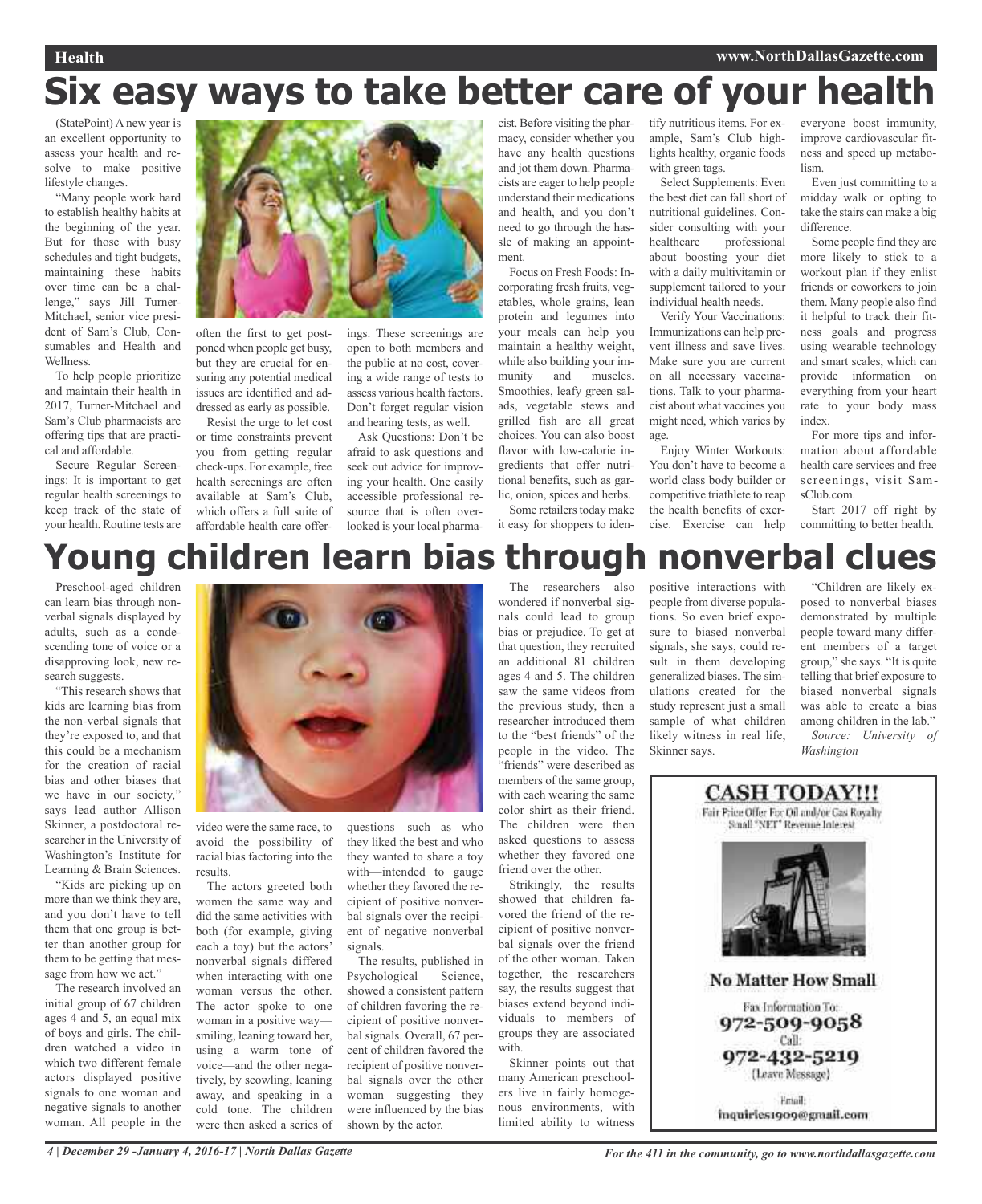## **Dallas Volunteer Attorney Program hosting 11 free legal clinics in January**

In the month of January, the Dallas Volunteer Attorney Program (DVAP), a joint initiative of the Dallas Bar Association and LegalAid of NorthWest Texas, will hold 11 free Legal Clinics for Dallas County residents who meet certain financial guidelines. All clinics begin at 5:00 p.m., with the exception of the Veteran's Clinic,



which begins at 1:30 p.m. Schedules and locations are as follows:

## **BRIEF,** continued from Page <sup>1</sup>

has successfully executed an attack on our homeland that was directed from overseas," said Obama.

continued: "Through diplomacy, we've ensured that Iran cannot obtain a nuclear weapon without going to war with Iran. We opened up a new chapter with the people of Cuba.And we brought nearly 200 nations together around a climate agreement that could very well save this planet for our kids."

But the progress that Obama made to address climate change in the United States and through partnerships with other world leaders could be undone during the next administration.

President-elect Donald Trump picked Oklahoma Attorney General Scott Pruitt to lead the Environmental Protection Agency.

The Washington Post reported that, "Pruitt, who has written that the debate on climate change is 'far from settled,' joined a coalition of state attorneys general in suing over the agency's Clean Power Plan, the principal Obama-era policy aimed at reducing U.S. greenhouse gas emissions from the electricity sector."

Despite his accomplishments, Obama acknowledged that there was still a lot of work to do particularly on the issues of homelessness, job creation, income inequality and gun violence.

"After I leave office, I intend to continue to work with organizations and citizens

Investors Liquidation Sale:

Thursdays Jan. 5 and Jan. 19 – East Dallas (Grace United Methodist Church— 4105 Junius at Haskell)

Tuesdays Jan. 3, Jan. 10 and Jan. 24 – South Dallas (Martin Luther King, Jr. Center—2922 MLK Blvd.) ThursdaysJan. 12 and Jan. 26 – West Dallas (2828 Fish Trap Rd., Dallas, TX 75212) Thursday Jan. 19 – Gar-

doing good across the country on these and other pressing issues to build on the progress that we've made," said Obama.

Nationally, Democrats have lost more than 1,000 elected seats since Obama took office. Democrats also serve in the minority in both the House of Representatives and the United States Senate.

Obama also said that Democrats have to promote their policies "where people feel as if they're not being heard and where Democrats are characterized as coastal, liberal, latte-sipping, politically-correct, out-of-touch folks."

"We have to be in those communities," said Obama. "And I've seen that when we are in those communities, it makes a difference"

Obama continued: "That's how I became President.I beland (Salvation Army—451 W. Avenue D, Garland, TX 75040)

Wednesday Jan. 18 – Friendship West Baptist Church (2020 West Wheatland Rd., Dallas, TX 75232) Tuesday Jan. 17 – St. Phillip's Community Center (1600 Pennsylvania Ave., Dallas, TX 75215) Friday Jan. 6 – Veterans

came a U.S. senator not just because I had a strong base in Chicago, but because I was driving around downstate Illinois and going to fish frys and sitting in VFW halls and talk-

ing to farmers." Obama said that the Democratic Party has to work at the grassroots level and has to be present in all 50 states, taking their message directly to voters. People care about their families, meaningful work, and making sure their children have more opportunities than they did. Obama said that is the common ground where Democratic leadership needs to reach voters and speak to all Americans.

Resource Center (for veterans and their families only)—1:30 p.m.

The clinics offer free legal advice and consultation in civil matters for those who qualify under Legal Aid's income eligibility guidelines.

Applicants are asked to bring proof of income, identification, legal papers, etc. with them to the clinic. For more information, log on to http://dallasvolunteerattorneyprogram.org.

**Community News**

**TISEO PAVING COMPANY** 419 E. Hwy. 80, Mesquite, TX 75150 Tel: (972) 289-0723 Fax (972) 216-5637

www.tiseopaving.com

Performing Concrete Street Paving in the Metroplex Area We Accept Subcontracting Bids For All Public Works Projects in the Dallas Area. We Are Accepting Applications for Concrete Mixer Drivers and Heavy Equip-

ment Mechanics

**Equal Opportunity Employer** 

# EGAL NOTI

These Texas Lottery Commission scratch ticket games will be closing soon:

| Game # | Game Name / Odds                                          | s    | <b>Official</b><br>Close of<br>Game | End<br>Validations<br>Date |
|--------|-----------------------------------------------------------|------|-------------------------------------|----------------------------|
| 1797   | <b>Cashword Multiplier</b><br>Overall Odds are 1 in 3.65  | \$10 | 1/15/17                             | 7/14/17                    |
| 1758   | \$27 Million Payout<br>Overall Odds are 1 in 4.02         | S5   | 1/20/17                             | 7/19/17                    |
| 1757   | \$7 Million Payout<br>Overall Odds are 1 in 4.54          | S1   | 2/22/17                             | 8/21/17                    |
| 1735   | Hit \$50,000<br>Overall Odds are 1 in 4.69                | \$2  | 2/22/17                             | 8/21/17                    |
| 1597   | <b>Lucky Numbers</b><br>Overall Odds are 1 in 4.00        | \$5  | 2/22/17                             | 8/21/17                    |
| 1784   | <b>Bonus Break The Bank</b><br>Overall Odds are 1 in 4.29 | S5   | 2/22/17                             | 8/21/17                    |
| 1803   | Hit \$200,000<br>Overall Odds are 1 in 4.13               | S5   | 2/22/17                             | 8/21/17                    |
| 1644   | \$200,000,000 Cash Blowout<br>Overall Odds are 1 in 2.82  | \$10 | 2/22/17                             | 8/21/17                    |

For detailed odds and gains information, vanitalized playing or out 800-379-8888. Pour to 16 as observed a field The Tosac Lottery support fisses abusiness and versees in EBAC FEE Tosac Lottery support fisses abusiness an



**Laurel Land Cemetery Burial Plot For Sale (one space) Section # 3, Space # 15, Lot # 20**



Discount Amount, if you act right away: <\$1745.00> (your savings) Your Cost: \$2250.00

> **Call Today! 972.432.5219** (leave message,if no answer)

*For the 411 in the community, go to www.northdallasgazette.com*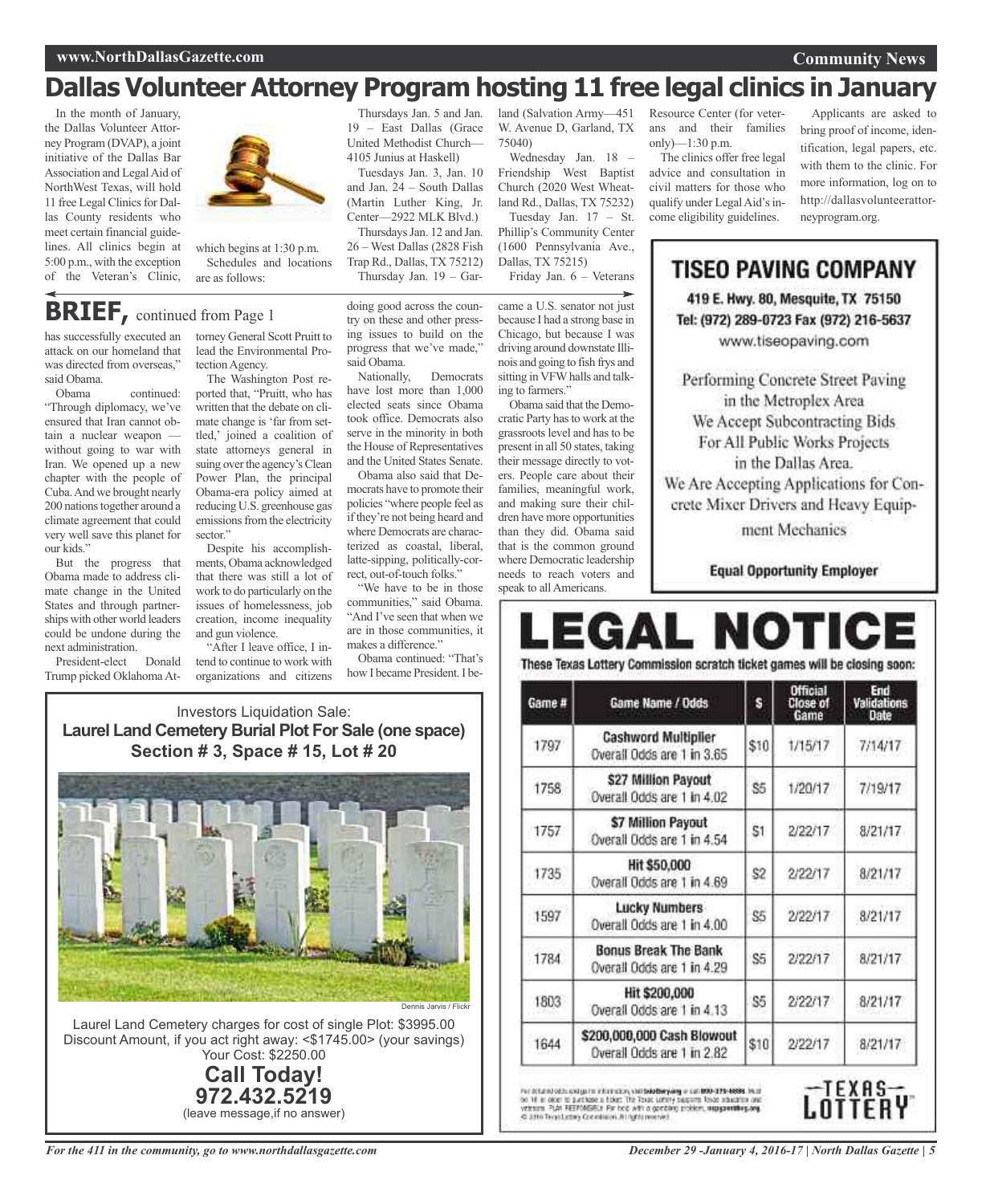## **How to turn monetary gifts into teachable moments**

By Nathaniel Sillin

Children and teenagers who received monetary gifts for the holidays are often excited to choose what to buy. While they should be allowed to spend some of the money or gift cards, as a parent, you could also use these windfall gains as an opportunity to teach and practice important personal finance lessons.

Here are a few ideas to start with, although you can alter the message or subject matter to match your child's experience and ability to understand the topic.

Create money goals together. Planning how your child will save or spend monetary gifts is a valuable skill and practice no matter their age. (If you don't have a personal plan, this is a great opportunity to set an example by developing your financial path as well.)

You can start by drawing three columns – spending,



saving and giving – and having them write a few goals for each. Explain the difference and importance of long- and short-term goals, and the value of having an emergency fund (for kids this could help pay for a car repair or bike tire).

Set priorities and discuss the big picture. Have them add up all they received and divide it into each column. Offer guidance to help them determine how much to put into saving and charity, taking the time to explain your reasoning.

ditional institutions due to segregation laws. While the history of these institutions is reflective of a time in history that was steeped in deep troubles, the development of these institutions became beacons of light and an edu-

cational movement.

make a significant impact on all their goals and they'll need to prioritize based on how important each goal is to them. Share your own experiences and how sometimes it's better to save for a bigger and better purchase later. You could also have them calculate how expected earnings from allowance, working or upcoming holidays or birthdays could help them achieve their unrealized goals.

They'll likely find that savings. If they don't al-Decide where to store the ready have one, it might be a good time to open a bank account with your children. Go over the differences between a checking and savings account and how they can store the money they received and earn. Your kids can then decide how to split their funds between checking and savings based on their goals.

Gift cards can pose a challenge, particularly if they're store-specific cards. Children who receive them can't deposit them at the bank, and they should take this into account as they determine which priorities they can meet and which may need to wait.

However, there are online marketplaces where they can buy and sell gift cards. How much they'll pay and receive depends on the marketplace and the store – an example of supply and demand in action.

Comparison shop before making a purchase. No doubt children are going to

want to spend some of the money right away. It offers an excellent opportunity to discuss the importance of comparison shopping.

Comparing prices at various retailers can help them find a good deal, and they should also consider several alternative but similar purchases. Being able to figure out what best fits one's needs, wants and budget is an important skill at any age.

Discuss the time value of money and importance of saving wisely. Older children might be ready to learn about the time value of money, the idea that a dollar today is worth more than a dollar in the future.

You could discuss how inflation can decrease the purchasing power of money over time. Older children might be able to think of examples, and you can reinforce the point with images of old advertisements for 5 cent soda or gum.

The next step might be to

discuss the importance of saving and investing and how compound interest could potentially offset or supersede the effects of inflation. Perhaps conclude by touching on opportunity costs, the trade-offs that come from every decision.

Bottom line: You can't force behaviors, but you can use teaching moments to explain and practice valuable money management skills. The holidays are a great opportunity as many children receive gift cards or money, and these lessons can continue throughout the year. Try to reflect the skills and practices you're teaching in your day to day life as well. Children can pick up on the non-verbal lessons you demonstrate as much as the explicit lessons you sit down and teach.

*Nathaniel Sillin directs Visa's financial education programs. To follow Practical Money Skills on Twitter: www.twitter.com/Practical-Money.*

### **Dallas ISD's Lincoln and Madison high school seniors get to apply to HBCUs for free**

*Dallas ISD*

Dallas ISD

The community and the State Fair of Texas came together to provide 100 percent of seniors at Lincoln High School and Madison High School with the opportunity to complete the Common Black College Application (CBCA) for free.

The CBCA provides specific and targeted access to Historically Black Colleges and Universities (HBCUs) across the nation. The Common Application, while an effective access tool to colleges and universities, is limited in access to HBCUs, which is why this tool is so powerfully unique.

HBCUs are institutions that were created in the 1800s for students of color that could not be admitted to tra-



in order to spare her a life of slavery.

In 1994, Morrison established the Princeton Atelier, a unique program that brings together professional artists from different disciplines to create new work. The program has hosted Peter Sellars, Yo-Yo Ma, A.S. Byatt, andAmerican Ballet Theatre among many others. In 2010, she was made an Officer of the French Legion of Honor.

Theses institutions have become known for admitting and graduating many successful people over the years, including the likes of Oprah Winfrey, amongst other powerful graduates.

HBCUs recruit students from all ethnic backgrounds.

"HBCUs are institutions that provide not only culturally rich learning environments but also focus on academic rigor, which creates academically enhanced

Morrison received the B.A. degree (1953) in English and classics from Howard University and the M.A. (1955) in English from Cornell University. She was elected a Fellow of the American Academy of Arts and Sciences in 1988.

growth opportunities," said Jamila Thomas, a Dallas ISD AASI coordinator. "AASI is

excited to share this amazing opportunity with students. While all students may not

attend a college or university, all students deserve access to higher education."



Changing Lives . Building Futures

| Register now tor Spring 2017              |                                                                |
|-------------------------------------------|----------------------------------------------------------------|
| $-50$ El Centro College                   | <b>Higher Education That</b><br><b>Actually Gets You Hired</b> |
| 1 Vata titreni = Bailey, 73 75202 = 218 4 |                                                                |

*6 | December 29 -January 4, 2016-17 | North Dallas Gazette*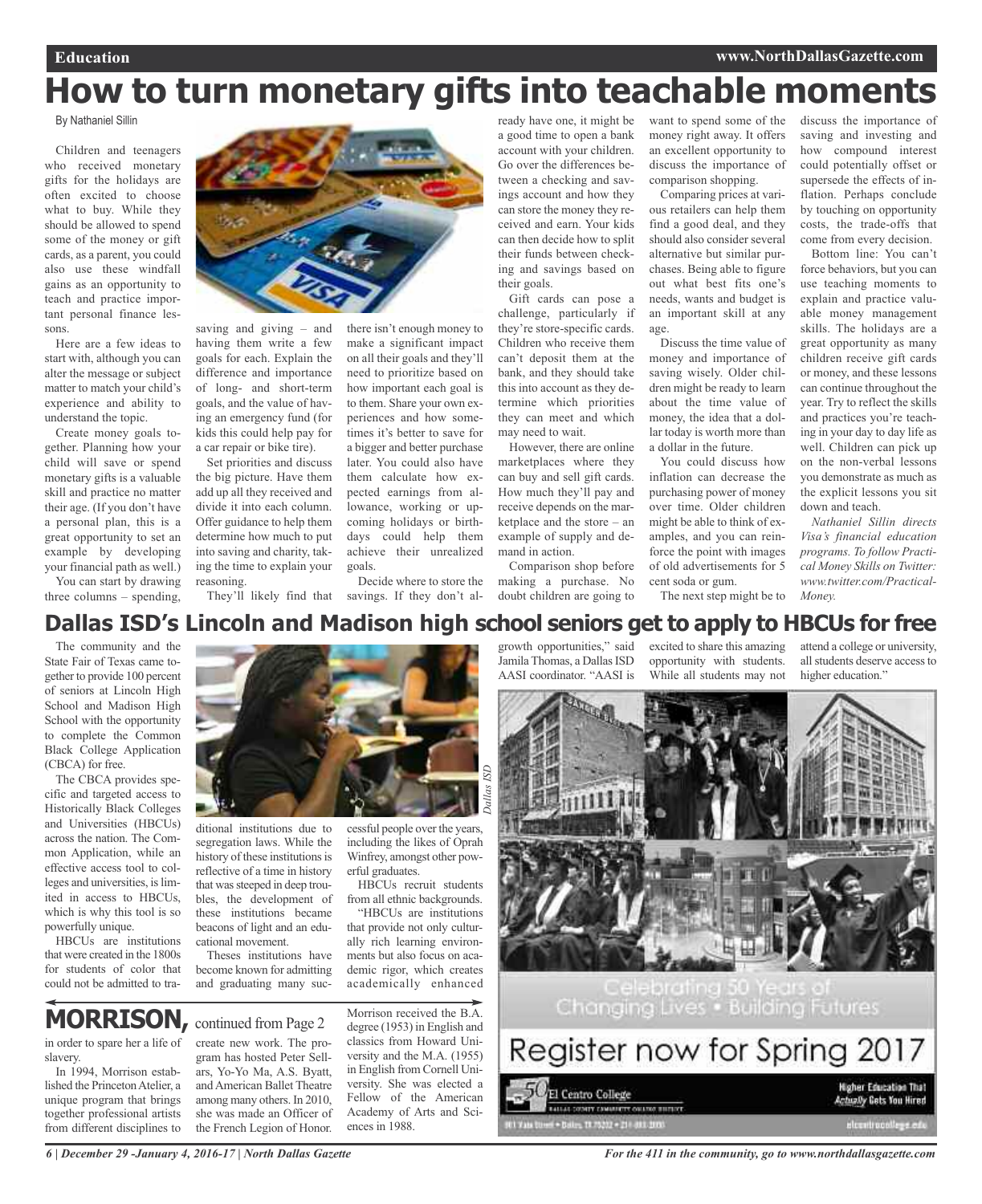

## **Radio show honoring MLK planned in Irving**

The City of Irving will honor the life and achievements of Dr. Martin Luther King Jr. at 6 p.m. Jan. 15 at the Irving Arts Center, 3333 N. MacArthur Blvd.

The annual observance of the humanitarian and civil rights leader's legacy will feature a radio show tribute including the news, pop culture, politics, sports and history of the 1960s. The event will present a

compilation of audio, video and live performances from leading vocal and performing artists.

The show also will feature a call-in segment where prerecorded listeners ask questions, and excerpts of King's speeches provide answers and advice.

Aside from the sounds of the Beatles and Motown, performances by Dallas

Black Dance Theatre's Encore troupe and All Funk Radio Show are planned. Admission and parking are free.

Open seating is available at the event. For more information, call (972) 721- 2501.

## **Plano MLK celebration planned for Jan. 14**

The 2017 Dr. Martin Luther King, Jr. Power Leadership Breakfast is planned for 8 a.m., Saturday, Jan. 14 at Collin College's Spring Creek Campus Living Legends Conference Center. This annual celebration of Dr. King's life and work is free and open to the public.

This year's theme is "Celebrate the Legacy, Act on the Dream." The breakfast will include an invocation by New Hope Baptist

Church Associate Minister Dr. Charles Reese, scholarship presentations, student performances and lively discussions designed to inspire action.

"Dr. King was passionate about education, justice and social equity," said Power Breakfast Co-Chair Evelyn McKnight. "We will honor his legacy by focusing on these important issues through our speakers and having table discussions on

dream."

A business and information expo will immediately follow the Power Leadership Breakfast at Spring Creek Campus. Collin College's Spring Creek Campus is located at 2800 E. Spring Creek Parkway in Plano.

Other events planned to honor Dr. King's legacy include:

how we can now act on the Dream" on Sunday, Jan. 15 • Come. Unity Night – "Church, Act on the

at 5:30 p.m. at North Dallas Community Bible Fellowship Church, 2801 E. President George Bush Hwy. in Plano.

• Community Unity Walk on Monday, Jan. 16 at 8 a.m. Meet up in the Hobby Lobby Parking Lot – 900 W. 15th St. in Plano.

• Plano ISD MLK Tribute, Thursday, Jan. 19 at 7 p.m. at Williams High School, 1717 17th St. in Plano.



## **Irving residents can get fit at recreational centers in 2017**

As 2016 comes to an end and the New Year inches closer, the City of Irving recreation centers offer many programs that can help residents pursue their exercise regimen. The recreation centers offer exercise classes, as well as free-play times including basketball, badminton, pickleball and volleyball. Residents and nonresidents have access to free-play times and programs offered through the recreation centers with a valid Irving Parks and Recreation membership.

Motivation is key to many fitness goals. With that philosophy in mind, the recreation centers offer a range of programs including cardio training, senior strength and flexibility, circuit workout, yoga, Zumba, boot camp, tai chi, personal training, tennis lessons and belly fit/belly dancing. All of the recreation centers offer their own programs and all of them can be accessed through the City of Irving Parks and Recreation website at CityofIrving.org/983.

Recreation centers have fitness center memberships. These memberships are ideal for residents looking to work out at their own leisure. Fitness centers have



a variety of cardio and strength training machines that members can use. Seniors age 50 and older also can access the Heritage Senior Center, which specializes and develops programs specifically for senior residents. Learn more at CityofIrving.org/978.

For students ages 12 to 17, the fitness rooms at Lively Pointe Youth Center are available at no cost. No adult fitness memberships are sold at Lively Pointe. Students ages 16 and older can work out on their own after completing an orientation and parental waiver. Younger students can register for one of the weight room classes or the outdoor fitness program, which are supervised by center staff. All of the programs are free of charge at Lively Pointe.

**Fitness Programs**

Here are some of the programs offered at each recre-

ation center: **Cimarron Park Recre-**

- **ation Center** • Belly fit/belly dancing
- 
- Personal training • Tennis lessons

**Georgia Farrow Recreation Center**

- Boot camp
- Cardio fitness
- Zumba
- **Heritage Senior Center**
- Aerobics
- Line dance
- Stretch and tone
- **Lee Park Recreation Center**
- Jazzercise
- Yoga for seniors
- Zumba
- **Mustang Park Recre-**
- **ation Center**
- Boot camp
- Mustang Fitness
- Yoga
- **Northwest Park Recreation Center**
- Cardio for Health
- Kung fu
- 
- Tai chi

**Senter Park Recreation Center** • Ballet Folklórico

• Karate • Power workout

Parks and Recreation, visit CityofIrving.org/Parks or call (972) 721-2501.



For more information on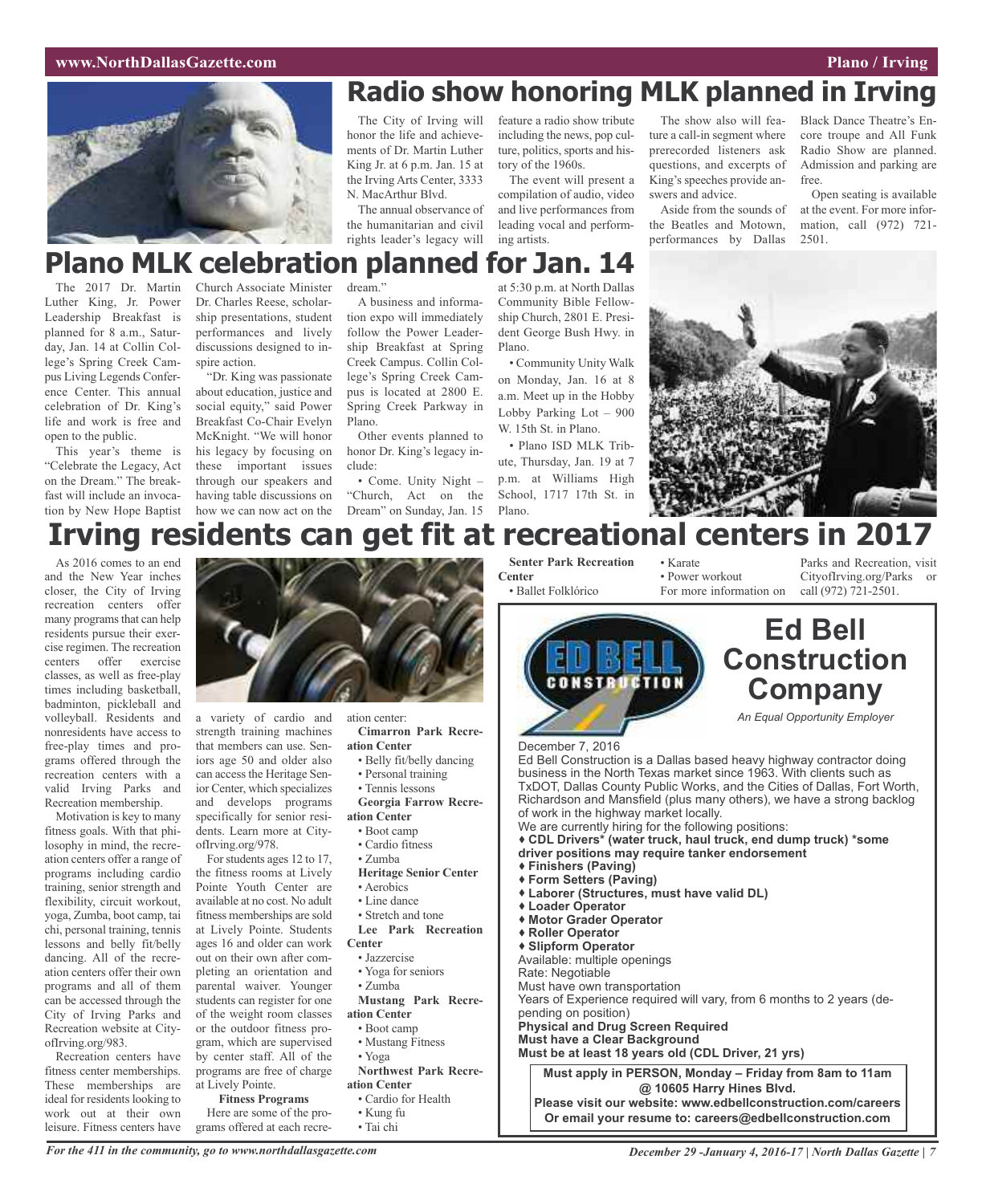### **Community Briefs**

### **AREA WIDE 2016 celebration of Kwanzaa** *Thursday, December 29, 2016 – Ujamaa (Cooperative Economics)*

6:30 pm The principle of Ujamaa will be celebrated at the DeSoto Civic Center at Hampton and Pleasant Run in DeSoto, Texas. The Kwanzaa ritual will be performed and rounding out the evening, there will be entertainment, music and refreshments. Come join us! Call 972-298-6001.

### *Friday, December 30, 2016 – Nia (Purpose)*

7:00 pm "I am…Because we are…We are…Because I am." Celebrating our Purpose-Annual Tribute to Esudele Fagbenro, Founder of the Act of Change, Inc. Act of Change celebrates Nia, which is also the earth/birthday of Baba Esudele Fagbenro. In 2014, Esudele invited community folks to participate in lip sync performances as a fun way to express ourselves. It has become an annual event. Please join us for the Kwanzaa ritual, along with an evening of lip sync performances. The Act of Change 3200 S. Lancaster Rd. #623 Dallas, TX Call 214-205-8804.

### *Saturday, December 31, 2016 – Kuumba (Creativity)*

Noon – 2 p.m. – Bandan Koro Dance Ensemble celebrates its Creativity with the Kwanzaa ritual and a Free Kwanzaa Community Dance Class at the South Dallas Cultural Center, 3400 S. Fitzhugh, Dallas, TX 75210. Call Tony Browne, Director – at 832- 689-9969 for more information.

Noon-5:30 p.m. A funfilled afternoon takes place at the Martin Luther King Library as we celebrate our Creativity. The MLK Library Friends Support Group will sponsor a joyous day of activities. Please join us at 2922 MLK Blvd, Dallas, TX. Call 214-403-0274. *January 1, 2017*

### *– Imani (Faith)*

"To believe with all our heart in our people, our par-



ents, our teachers, our leaders, and the righteousness and victory of our struggle" Maulana Karenga – September 7, 1965

### **'No Refusal' weekend slated for New Year**

The Dallas Police Department and several of the DFW police departments are running a DWI No-Refusal initiative for the New Year's Day Holiday Weekend. This initiative will begin on Friday, Dec. 30, 2016 at 6 p.m. and will conclude on Tuesday, Jan. 3, 2017 at 6 a.m.

During this initiative officers will secure a search warrant for a blood sample from all persons arrested for DWI who refuse to voluntarily give a breath and/or blood sample.

### **DALLAS Black Chamber's 33rd Quest for Success Awards**

The Dallas Black Chamber of Commerce's 33rd Quest For Success Awards is scheduled for Friday Feb. 10, 2017 at the Fairmont Hotel at 1717 N. Akard St. in Dallas.

The Dallas Black Chamber of Commerce Quest For Success Awards was established in 1985 to honor and recognize African-American entrepreneurs in the Dallas/Fort Worth area who have made significant contributions to the business and civic communities. The Quest For Success Award recipients represent diverse fields and a variety of sizes in companies and professions.

### **CARROLLTON League of Extraordinary Teens**

Teens, want to make a difference? Work with staff and other extraordinary teens to make the Library YOUR kind of place. Plan events, suggest materials, and hang out. Officer elections will be held in January; visit the teen Facebook page for more details. Come to monthly meetings on the LAST Wednesday of every month. Visit CPLTeen.wordpress.com; Instagram.com/CPLT e en League or Facebook.com/CPLTeenLeague. For more information, visit cityofcarrollton.com/library.

### **Home School Book Club**

Ages 7-10 are invited to stop by Hebron & Josey Library (4220 N. Josey Lane) for Homeschool Book Club held Wednesday, January 4 at 1:30 p.m. This program will introduce homeschool children to new authors and genres, includes open discussions about new books, and allows them to explore the Library's many resources, as well as complete a hands-on activity. This group meets on the first Wednesday of every month. For more information, visit cityofcarrollton.com/library.

### **GARLAND Christmas tree recycling for Garland residents**

This year, Garland residents can help free up space in the landfill by dropping off trees for recycling. The trees will be ground into mulch, which will more easily return nutrients to the earth. Residents may bring their trees to the Recycling Drop-Off Center through Jan. 7, 2017. Trees also can be dropped off at the Wood Recycling Facility during regular business hours.

Both tree recycling services are free of charge. Call 972-205-3500 for more information.

### **Make a holiday donation from the Garland Animal Services Wish List**

This holiday, please think of the pets in Animal Services on your next shopping trip or during your house cleaning. They take in many pets every year, and you can help their efforts by donating items from the Garland Animal Services Christmas Wish List. Any donations are greatly appreciated. Donations may be dropped off at Garland Animal Services, 600 Tower St. in Garland. To make a credit card donation, please call 972-205- 3548.

### **LEWISVILLE Library to host 'Noon Year's Eve' dance party**

Families are invited to celebrate the Noon Year's Eve Dance Party on Saturday, Dec. 31, starting at 11:30 a.m. at Lewisville Public Library, 1197 W. Main Street.

Join the Library staff in saying "goodbye" to 2016 and "hello" to 2017 by counting down the "almost" New Year with this childfocused celebration. Why stay up until midnight when you can celebrate at noon? This event will be held in the Cynthia Bennett Children's Wing and is open to all ages, but children under the age of 6 must be accompanied by an adult.

There will be music, a dance party, singing, craft time, a countdown to noon followed by an epic balloon drop, and more. Childfriendly snacks and drinks will be provided, so come ready to play.

### **RICHARDSON Holiday box recycling offered to residents**

To help prevent home burglaries, the Richardson Police Department and the Public Services Department have teamed up to provide holiday box recycling and remind residents to keep holiday gift boxes off trash piles or left out in the open for recycling pickup. Boxes too big to put inside blue recycling bags may be taken to one of the following locations until Jan. 5 (boxes must be flattened):

Temporary Box Recycling Locations

• Custer Park 700 W. Renner Rd. (near the tennis courts)

• Recycle Center 102 N. Cottonwood Dr.

• 1500 Apollo Rd. (near the Huffhines Tennis Center courts)

• Breckinridge Park 5200 Park Vista Rd. (near the baseball complex)

If throing away holiday boxes, place them inside a black or other dark-colored trash bag so you do not advertise valuable gifts you may have inside your home.



THE Workshop 11:30 a.m. Luncheon Registration 12:00 Noon Luncheon & Awards RSVP By Jan, 27, 2017 **See ANNUAL** 214.421.5100

melder@dbcc.org

Honoring Dallas/Fort Worth area African American Entrepreneurs for their business achievements and service to the community.

### Join us Friday, February 10, 2017 **Fairmont Hotel** 1717 N. Akard St., Dallas, Texas 75201

The Dallas Black Chamber of Commerce Quest For Success Awards was established in 1985 to honor and recognize African-American entrepreneurs in the Dallas/Fort Worth area who have made significant contributions to the businessand civic communities. The Quest For Success Award recipients represent diverse fields and a variety of sizes in companies and professions,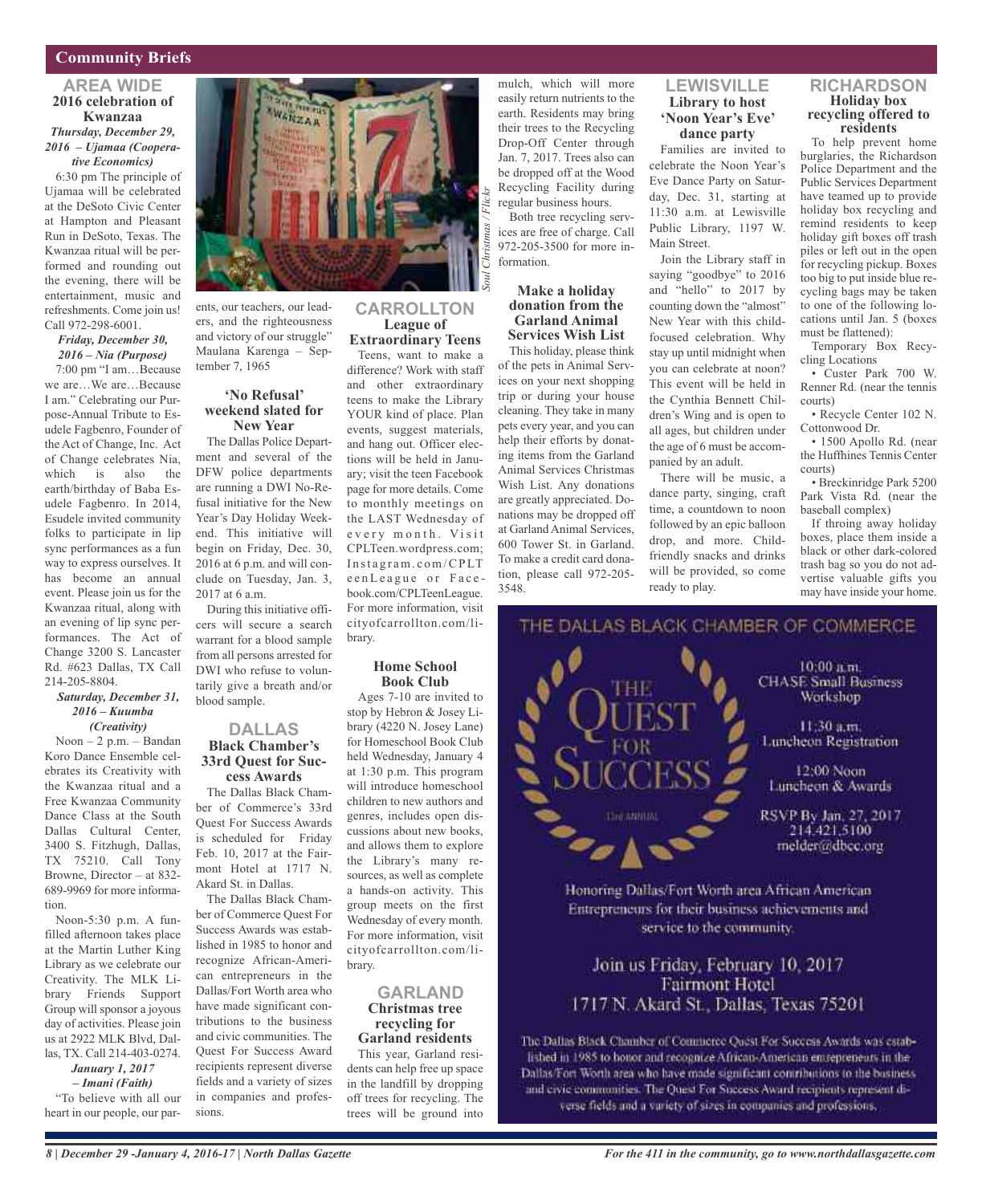## **Bounce TV purchases The Trumpet Awards**

ATLANTA/PRNewswire/ — Bounce TV has acquired all assets of The Trumpet Awards, the prestigious annual event celebrating African-American achievements and contributions, in an agreement with The Trumpet Awards Foundation announced today.

Bounce TV, the fastestgrowing African-American network on television, will now own, produce and world premiere the star-studded event annually. Bounce TV will also syndicate The Trumpet Awards to television stations around the country as well as internationally for broadcast after the Bounce



*Gen. William E. Ward, commander, U.S. Africa Command, and his wife, Joyce, speak with media on the red carpet before entering the 18th Annual Trumpet Awards event in January 2010. (Image: Flickr/Wikimedia)*

premiere. Set to celebrate its 25th

Anniversary in 2017, The Sunday, Jan. 29 at 9:00 p.m. Trumpet Awards will world premiere on Bounce TV on (ET). The black-tie ceremony will be held at the Cobb Energy Performing Arts Centre in Atlanta, Georgia on Saturday, Jan. 21. Hosts and talent will be announced shortly.

Xernona Clayton, Founder and Executive Producer of the Trumpet Awards, will become Chairman Emeritus of the awards and continue to play an active role in the event. Ms. Clayton will remain President and CEO of the Trumpet Awards Foundation, Inc.

Ms. Clayton commented, "After 25 years, I felt it was a good time to find a strategic partner to take The Trumpet

Awards into the future. Bounce TV is the ideal custodian to continue to enhance the level of excellence that is our standard. I am thrilled to have my beloved Trumpet Awards become part of Bounce TV."

Ambassador Andrew Young, co-founder of Bounce TV and a board member of The Trumpet Foundation, commented, "Bounce will continue the legacy of the Trumpet Awards and everything Xernona has lovingly created, while driving growth and scale across the next 25 years and beyond." The Bounce acquisition is the next chapter for the venerable and meaningful Trumpet Awards. Originally presented by Turner Broadcasting in 1993, The Trumpet Awards were created to herald the accomplishments of Black Americans who have succeeded against immense odds.

Bounce TV (@BounceTV) airs on the broadcast signals of local television stations and corresponding cable carriage and features a programming mix of original and off-network series, theatrical motion pictures, specials, live sports and more. Visit BounceTV.com for more info.

## **Film Review: I am Not Your Negro connects past to present**

By Dwight Brown NNPA Film Critic

James Baldwin, the intellectual, civil rights activist and renowned author, left behind some biting and enlightening words about racism and the status of the Black community that are just as relevant today in this age of the Black Lives Matter movement.

Baldwin was born in Harlem in 1924. He moved to Paris around 1950, eventually taking up residence in the south of France. At some point in his self-imposed exile, he came to the conclusion that he had to turn his attention back to his home country. "I could no



*1960s in a way that makes James Baldwin's thoughts on race incredibly poignant given today's sociopolitical landscape in the United States. Photo taken in Hyde Park, London, England. (Allan Warren/Wikimedia Commons)*

longer sit around Paris discussing America. I had to come and pay my dues," said Baldwin.

In 1979, Baldwin started working on his book, "Remember This House." The nately, at the time of his

manuscript focused on the lives, views and assassinations of his three friends and colleagues: Medgar Evers, Malcolm X and Martin Luther King, Jr. Unfortu-

death he had only completed 30 pages.

Director Raoul Peck ("Lumumba") took those few, initial pieces of Baldwin's non-fiction tome and developed them into a searing documentary that examines the struggles of the 1950s and 1960s in a way that makes his thoughts on race incredibly poignant given today's sociopolitical landscape in the United States.

Peck assembles archival footage, photographs and contentious TV clips (particularly the fledgling "The Dick Cavett Show" where discussions of the state of the "Negro" got heated). He adds in modern day camera

## **Beauty maven Maisie Dunbar is thankful to Mother Africa this holiday season**

By Andrea "Aunni" Young AFRO/NNPA Member

Celebrity beauty expert and Bluffa Jo Cosmetics creator Maisie Dunbar once told her social media followers "God sent me to Ghana for 2015 Mercedes Benz Fashion Week," and that "Ghana chose her and she chose Ghana." Maisie says that after prayer, she felt in her spirit to expand the Bluffa Jo cosmetics line in Accra, the capital of Ghana. Maisie, a licensed makeup artist, also a



*Maisie Dunbar was inspired to create Bluffa Jo after her mother died in 2004. She wanted a family legacy. The line was created as a combination of great skin care and great makeup. Her cosmetics line is allnatural, contains no fillers and is paraben-free.*

nail and body therapist, is owner of the award winning Maisie Dunbar Spa Lounge

located in Silver Spring, Maryland. About her trip to Ghana, Maisie said "I felt

like I was home, I hadn't been to Ghana in 35 years."

Now moving into the 2016 holiday season, Dunbar recently returned from Accra, her fourth global business trip. She travels to West Africa every three months to sell Bluffa Jo, a luxury, yet affordable brand. The products are sold year round in the Exotic Trendz salon and spa locations at Osu Mall and A&C Mall.

Maisie has also sold Bluffa Jo in Lagos, Nigeria, and in

See DUNBAR, Page 10

feeds of demonstrators angry over police shootings. The results are a blistering indictment of race relations both old and new.

Voiceovers by Samuel L. Jackson verbalize passages from Baldwin notes. You hear the author chide oppressors, confront Hollywood and challenge the American government. His

See NEGRO, Page 10



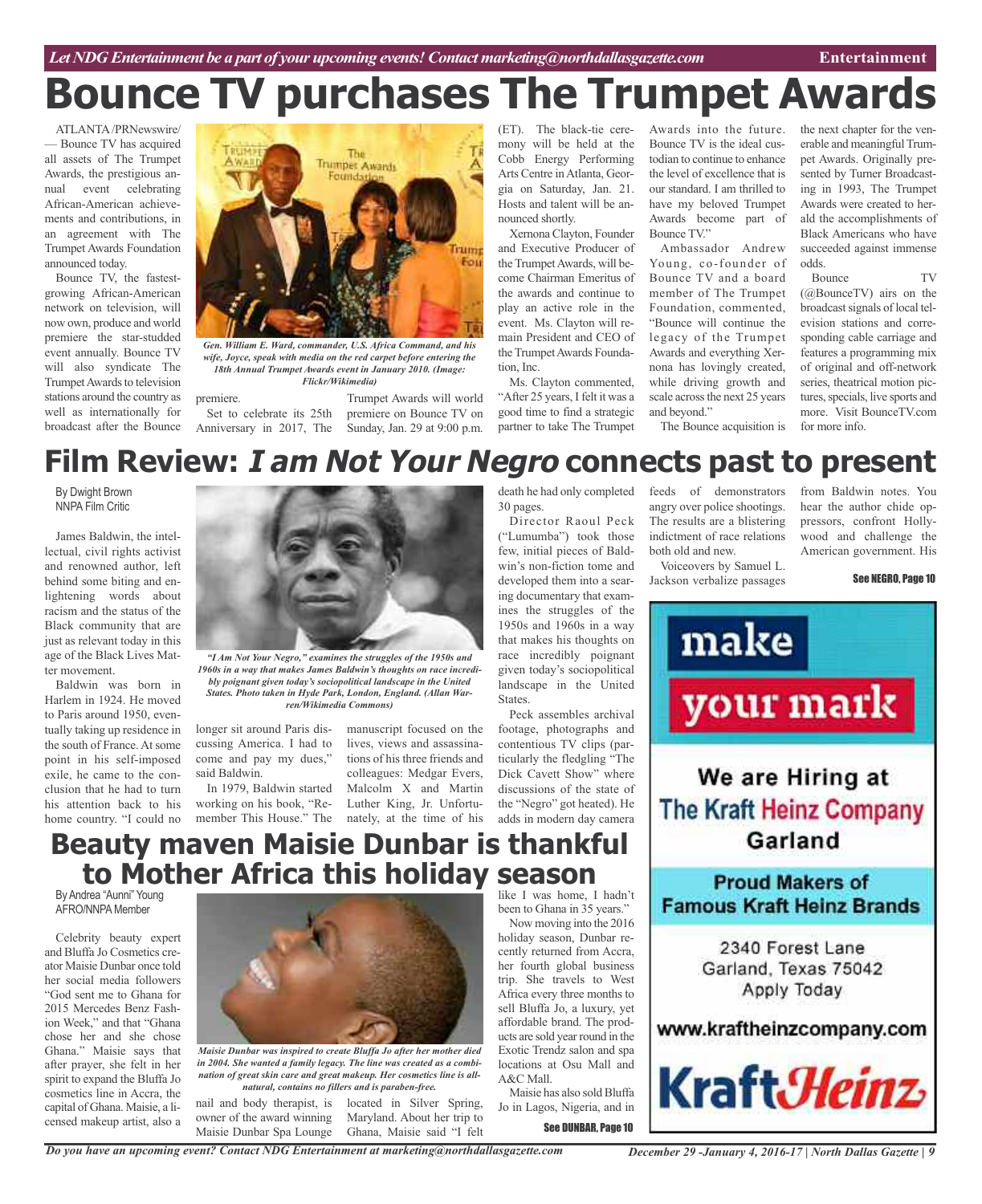**Car Review Entertainment Too!** *Let NDG Entertainment be a part of your upcoming events!Contactmarketing@northdallasgazette.com*

# **Taking an artistic look at police violence**

DENTON (UNT) A new exhibition at UNT on the Square will feature thoughtprovoking pieces about one artist's reaction to police violence againstAfrican-Americans.

KWTXR by Christopher Blay will run Jan. 23 (Monday) – Feb. 3 (Friday). The opening reception will run from 6 to 9 p.m. Jan. 26 (Thursday) in conjunction with the Denton Black Film Festival.

The title is an acronym for Kara Walker Texas Ranger – a merger of the names of artist Kara Walker and the TV show Walker Texas Ranger starring Chuck Norris. In the pieces, the fictional



character Kara Walker Texas Ranger serves as an avatar and time travels to places where police officers killed African-American men – such as Ferguson, Missouri; Staten Island; and Fruitvale

Station in Oakland, Calif. – and tries to make the situation different.

"I felt the need to be a witness to what was happening," Blay said. "My work is presented in the public sphere

and I'm affected by things in His works have been on disthat sphere. I can't ignore it, especially if it's happening to people who look like me."

The works are a combination of drawings on the surface with cut pieces of vinyl that are figures, as well as smaller paintings and drawings. Seven of the pieces feature a stained glass motif. The exhibition also includes a video.

Blay first presented the exhibition in August at the South Dallas Cultural Center. Blay, who is based in Fort Worth, currently serves as instructional associate at the Tarrant County College southeast campus and curator of its Art Corridor Gallery.

appeared on the New York

play throughout the Dallas-Fort Worth area.

"I can't predict to how people will respond and I can't use that to create work," he said. "I think the most important thing for me, when I'm making art, is to be connected to the thing I'm making and be sincere with what I'm making."

### **Exhibit details**

AKWTXR, an exhibition at UNT on the Square by Fort Worth-based artist by Christopher Blay that depicts a fictional character, Kara Walker Texas Ranger, time traveling to places where police officers killed AfricanAmericans – such as Ferguson, Missouri; Staten Island; and Fruitvale Station in Oakland, Calif. – and tries to make the situation different.

The exhibit is scheduled for Jan. 23 (Monday) – Feb. 3 (Friday). The reception will run from 6 to 9 p.m. Jan. 26 in conjunction with the Denton Black Film Festival. The hours are 9 a.m. – noon and 1 – 5 p.m. Monday – Friday, with extended hours until 8 p.m. on Thursdays and Fridays and  $11$  a.m.  $-3$  p.m. Saturdays at the UNT on the Square, 109 N. Elm St., on Denton's historic courthouse square.

There is no cost for the exhibit.

## **Ring in 2017 with laughter and games at WinStar**

**THACKERVILLE** WinStar World Casino and Resort will kick off 2017 with comedian Ron White. The cigar smoking and scotch drinking entertainer will take the stage at 7 p.m. on Jan. 1. The laughs continue in February with the comedy of Kathy Griffin and Billy Crystal. The entertainment calendar is also

her hometown Monrovia, Liberia. A woman that loves to give back, Maisie raises the bar of excellence by teaching sanitation, skin care, nail and makeup artistry. Maisie was inspired to create Bluffa Jo after her mother died in 2004. She wanted a family legacy. The line was created as a combination of great skin care and great makeup. Her cosmetics line

**DUNBAR,** continued from Page <sup>9</sup>

packed with a variety of entertainers such as Elvis tribute artist Kraig Parker, Bell Biv DeVoe, Gary Allan, KISS, Willie Nelson and Brad Paisley.

Show times and ticket prices can be found at the WinStar Entertainment website. WinStar also offers live entertainment at the Palladium Lounge and

is all natural, contains no fillers and is paraben-free. What is a "Bluffa Jo" you may ask? Maisie told me in a 2014 interview, "a Bluffa Jo is always put together, a fashionista," a colloquial term from her Liberian heritage. Bluffa Jo was the official cosmetics sponsor for the 2014 Maryland Fashion Week. Maisie is no stranger to faith, with expansion resultthe Skyline Lounge.

Ron White is best known as the cigar smoking, scotch drinking funnyman from the "Blue Collar Comedy" phenomenon. White has had two Grammy nominations, a Gold Record, three of the top rated one-hour television specials in Comedy Central history, a book that

ing in high levels of achievement. Maisie has been one of the most sought after beauty experts for more than 20 years. Her celebrity clients include Patti LaBelle, Common, Chaka Khan, Zhane, Raheem Devaughn, Kelly Price, Marcus Johnson, Mary Mary, and Dr. Bobby Jones

to name a few.

Times Best Seller List and CD and DVD sales of over 10 million units. As one of the top three grossing comedians on tour in the United States, White's live performances are a guaranteed good time. Ticket prices are General

\$65, Premium \$75, VIP<br>\$95, Platinum \$125.

Glamour, Italian Vogue, Essence, Seventeen, and Ebony. Maisie also shares her expertise on television and radio shows on Fox TV, Washington News Channel 8, and WOLB Talk Radio, Black Entertainment Television (BET) and Danya International.

"Maisie's philosophy supports my desire to show up as an authentic woman endeavoring to make the world a better place through creativ-

Medgar Evers was killed on June 12, 1963. Malcolm X was assassinated on February 21, 1965. Martin Luther King Jr. was murdered on April 4, tively, they left behind a

\$95, Platinum \$125. *Comedian Ron White is slated to perform at WinStar World Casino and Resort on New Years.*

Shimmer in "Goldee" and "Gifted" colors. The brand also has a shiny, smooth Vinyl Lip lacquer in holiday colors "JMP" and "Wild Gypsy." For a silky, pearlescent skin finish, the Bronze Baby Glo lotion is a holiday treat for face and body.

*For all things Maisie Dunbar and Bluffa Jo Cosmetics, check out www.bluffajo.com a n d www. m a isi e d u n barspalounge.com. Happy Holidays!*

*Dwight Brown is a film critic and travel writer. As a film critic, he regularly attends international film festivals including Cannes, Sundance, Toronto and theAmerican Black Film Festival. Read more movie reviews by Dwight Brown here and at DwightBrownInk.com.*

tively humanizing these political/social deities. He candidly explores their differ-**Enter to Win! Ticket Giveaway**

relationships and mutual respect he had with the iconic

words recount the intimate civil rights legends Medgar, Malcolm and Martin, effecences and similarities. He reveals the absolute despair he felt each time he heard that one of them had been killed. His ruminations glow with a truth that is timeless. **NEGRO,** continued from Page <sup>9</sup>

> Raoul Peck and editor Alexandra Strauss have mas-

terfully fulfilled the arduous and artful task of pulling all the pieces of Baldwin's contemplations together and forming a fiery narrative that makes audiences recalibrate their feelings about race in America. The musical score by Aleksey Aygi adds a piqued sense of urgency and

Maisie's work has been featured in several publications such as Oprah's "O" Magazine, Harper's Bazaar,

gravitas.

1968. James Baldwin died of stomach cancer on December 1, 1987. Together, collecminutes, *I Am Not Your Negro* poignantly connects the past to the present with no apologies.

*NDG Entertainment Ticket Giveaway!!! Follow North Dallas Gazette on Facebook, Twitter and Instagram to keep up on all the latest!!!*

*10 | December 29 -January 4, 2016-17 | North Dallas Gazette*

tary.

tremendous sociopolitical legacy that finds its due respect in this very powerful and enlightening documen-

Maisie's holiday trends are Bluffa Jo's Eye Light Liquid

tile pink lipstick Maisie named after her. "I rock "Temika" year round, it's timeless," Moore said.

In 93 thought-provoking

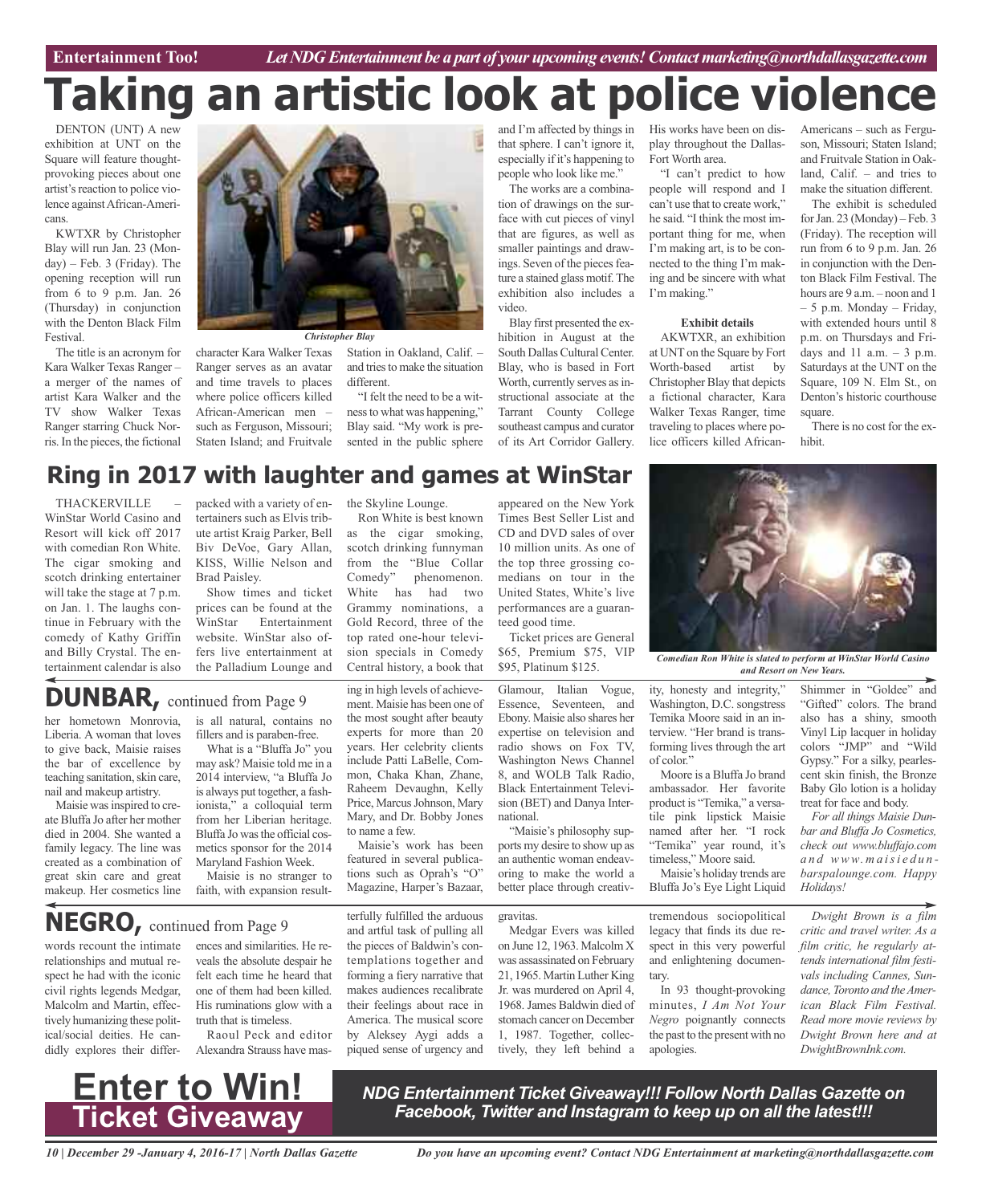## **Ten tax tips to make 2016 a less taxing year on your budget**

Hoboken, NJ —The holiday season is in full swing, and you're probably in a last-minute-gift-buying, party-planning frenzy right now. The last thing on your mind? Taxes. For most people, sparing a thought for the upcoming tax season is the ultimate "bah humbug." But this mindset could cost you big when April 15th rolls around, warns tax and business attorney Barbara Weltman.

"There are some very simple steps you can take right now, before the end of the year, that can make a big dent in your tax burden," says Weltman, who is the spokesperson for J.K. Lasser's Your Income Tax 2017 (Wiley, October 2016, Paperback and e-book, ISBN: 978-1-119-24820-0, \$24.95). "It's crazy that people miss so many oppor-



tunities to save money just because they're disorganized or have procrastination issues.'

The book Weltman represents is written to help the average taxpayer successfully navigate the filing process. With full coverage of all changes and adjustments to the tax laws—including new deductions and credits—it provides clear, plain-English explanations that help readers decipher the tax code and reduce what taxpayers owe.

So step away from the gift wrap, pour yourself a cup of hot apple cider, and start checking off this endof-the-year tax-relief list:

• Make charitable contributions if you're an itemizer. Charging gifts by credit card or mailing a check before the end of the year nails down a charitable contribution deduction for 2016.

• Pay outstanding medical bills. If you itemize, you can deduct amounts charged this year or checks mailed before the end of the year. For those age 65 and older, 2016 is the last year for a 7.5 percent adjusted gross income threshold (it's set to go to 10 percent of AGI next year). • Take your required min-

imum distribution (RMD). Those who are required to take distributions from IRAs and qualified retirement plans but fail to do so face a 50 percent penalty. Those 70½ and older can transfer from an IRA up to \$100,000 directly to a public charity; it satisfies the RMD and is tax-free.

• Use up your FSAs. If you have a medical FSA or dependent care FSA at work, use up your 2016 contributions. For a medical FSA, check whether you have a grace period or any carryover.

• Check eligibility for making a contribution to a health savings account. As long as you're covered by a high-deductible health plan for all of December (and continue in such plan), you can make a full year tax-deductible contribution for 2016; no itemizing is required.

• Take losses on securities. The stock market is open on December 30. Losses can offset gains and then up to \$3,000 of ordinary income; excess losses can be carried over. Watch the wash sale rule.

• Maximize your retirement savings. Check with your employer about contributing to your company plan (maximum 401(k) contribution is \$18,000, or \$24,000 if 50 or older).

• Prepay college tuition for a semester starting in the first three months of 2017. This will allow you to claim an education credit on your 2016 return.

• Discuss deferred compensation arrangements for year-end bonuses. Lower tax rates in the future can mean big savings.

• Increase tax payments to cover anticipated taxes. This can be done by asking an employer to take a lump sum from the final paycheck or make/increase the final estimated tax payment in January.

"Do as many of these steps as you can right now," urges Weltman. "When April 15th rolls around and it will be here before you know it—you'll be glad you took the initiative."

## **Devry University students to benefit from \$100 million FTC settlement**

By Charlene Crowell NNPA Newswire Columnist

For the third time in two years, a large for-profit college has faced charges of defrauding its students. This time the charges stem from promises of jobs and incomes that never materialized.

On December 15, the suburban Chicago-based DeVry University agreed to a \$100 million settlement to end a lawsuit filed by the Federal Trade Commission (FTC). Filed in January, the FTC charged that from 2008 to 2015 the for-profit institution engaged in deceptive marketing and advertising.

According to FTC, prospective DeVry students were told in recruitment and in advertising that 90 percent of its graduates secured employment in their chosen fields within six months of matriculation. A second in-

Health and Human Services at the height of the debate on the connection between smoking and lung cancer. Key elements of the Re-

**PURGE,** continued from Page <sup>3</sup>

stitutional promise was that one year following graduation they would earn incomes that were 15 percent higher than those earned by graduates from other colleges and universities.

Under the settlement terms, DeVry will pay \$49.4 million in cash to qualifying students who were harmed by the deceptive ads, as well as provide \$50.6 million in debt relief. The debt being forgiven includes the full balance owed—\$30.35 million—on all unpaid private student loans that DeVry issued to undergraduates between September 2008 and September 2015, and \$20.25 million in student debts for items such as tuition, books and lab fees.

"When people are making important decisions about their education and their future, they should not be misled by deceptive employment and earnings

publican Party have made it clear that they wish to overturn the 20th century. In other words, they seek to reverse the myriad gains won

claims," said FTC Chairwoman Edith Ramirez. "The FTC has secured compensation for the many students who were harmed, and I am pleased that DeVry is changing its practices."

Once approved by federal courts, DeVry will be required to immediately notify the students who will receive debt relief as well as credit bureaus and collection agencies of the impending debt forgiveness. DeVry will also release transcripts and diplomas previously withheld from students due to outstanding debt, and will cooperate with future requests for diplomas and transcripts and related enrollment or graduation information.

This most recent settlement is yet another reminder of how some of the largest for-profit colleges have failed their students and caused them to become

throughout the last century and return us to the reality of the late 19th century, with all that that involved.

We simply cannot let that happen. The fights we are about to engage with the new administration will deindebted without the educational credentials promised. California's Bureau for

Private Postsecondary Education issued an emergency decision on August 26, directing ITT Tech and its subsidiaries to cease enrollment of any new students at 15 locations across the state. At the time, the forprofit school was also under investigation by other state and federal offices.

Once the Accrediting Council for Independent Colleges and Schools (ACICS) determined that ITT Tech was "not in compliance", and was "unlikely to become in compliance" with accreditation standards, it lost access to federal student aid before ceasing operations of its national online programs as well as its 130 campuses located in 38 states. As many as 45,000 students had been enrolled at ITT Tech.

Just days before Christ-

cide everything.

*Bill Fletcher, Jr. is the f o r m e r p r e si d e n t o f TransAfrica Forum, a talk show host, writer & activist. Follow him on Twitter, Facebook and at www.billfletcherjr.com.*

mas, John King, U.S. Secretary of Education, upheld a September decision that ter-

minated the Department's

See DEVRY Page 12



A TICKETSURANCE **PLAN CAN PROTECT** YOUR BUDGET FROM **UNEXPECTED, COVERED SITUATIONS** LIKE:

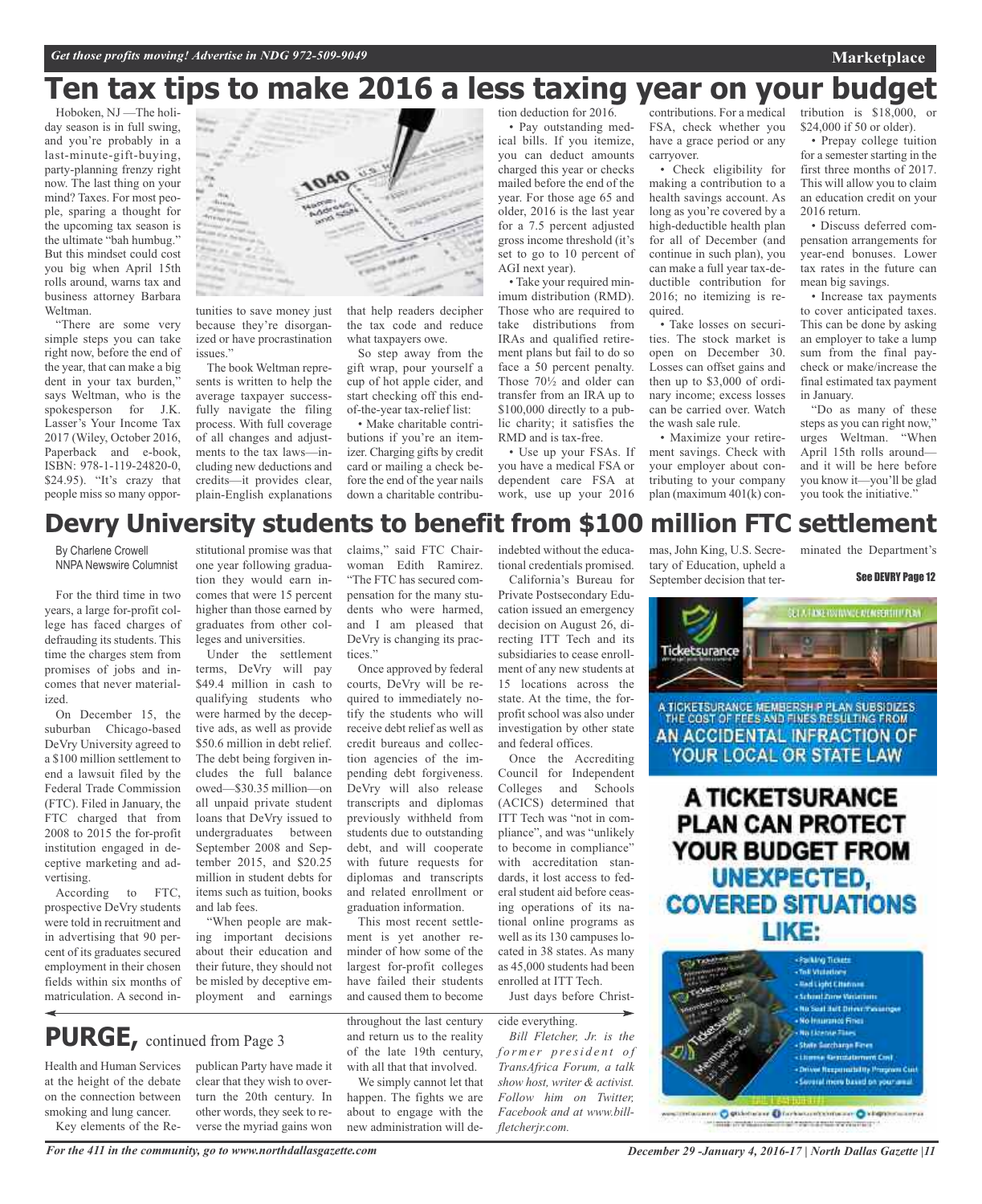## **American's top financial goal for 2017 is to finally save money**

L O S A N G E L E S (PRNewswire) — To find out what people will do to improve their finances come 2017, GOBankingRates.com asked 3,000 adults to name their top financial resolution for the upcoming year.

They were given nine op-

tions:

• Create a budget and

stick to it • Build an emergency fund

- Improve my credit score
- Save more, spend less
- Increase my income • Pay down debt
- Save more for retire-

ment

• Have more spending freedom

• Make a large purchase (home, car, etc.)

The findings identified the most popular financial resolutions overall, as well as the most popular financial resolutions among in-

come brackets, age and gender.

The most popular choice? "Save more, spend less."

"It's great to see that 'save more, spend less' is the most popular resolution, considering that a 2016 GOBankingRates' survey found that nearly 70 percent

of Americans have less than \$1,000 in savings," said GOBankingRates' Life and Money Columnist, Cameron Huddleston. "If people want to make this resolution stick, the first step they need to take is to automate savings by setting up monthly transfers from a checking account to savings account.

"Better yet, open a savings account for each one of your savings goals such as an emergency fund, vacation fund or down payment on a house and name the account based on the goal to motivate yourself."

## **FHA lending violations lead to \$93 million fine**

By Charlene Crowell NNPA Newswire Columnist

A 2011 case that was filed in Manhattan's U.S. District Court led to a 5 week trial in Houston and a

unanimous jury decision against one of the largest FHA home loan originators.

Allied Home Mortgage Capital Corporation, also known as Allied Capital,

Allied Home Mortgage Corporation and Jim C. Hodge, its president and chief executive officer. The corporations and Hodge were charged and convicted of violations of both

### the federal False Claims Act (FCA) and the Financial Institutions Reform, Recovery and Enforcement Act of 1989 Act (FIR-REA).

As a result of the convic-

tions, the federal government will receive nearly \$93 million from Allied Home Mortgage Capital and an additional \$7.3 million from Hodge. Under the FIRREA, additional

penalties will be assessed at a later time for each fraudulent violation ranging from a low of \$5,500 to \$11,000.

The additional penalties

See FHA, Page 13

## **Ex-cons face long odds, but families can be the game changer**

The day the prison doors swing open and an inmate walks free can be as unnerving as it is joyous.

Many prisoners, while no doubt eager to reclaim their freedom, arrive at that moment with no place to live, no money and no job prospects.

Perhaps that's one reason that, within five years of release, about three-fourths of inmates are arrested again.

"Leaving prison is a scary time for most inmates," says Christopher Zoukis (www.PrisonerResource.co m), a prison-reform and inmate-education advocate who is serving time at Federal Correctional Institution Petersburg Medium in Vir-

ginia. "While no one wants to admit it, the idea of such a radical change in daily circumstances can be quite jarring."

Support from families can be critical at such a time, Zoukis says. They can take several easy steps that can make the process much smoother and more successful:

• Make reentry a priority. Ideally, reentry planning should start at least a year out from the prisoner's expected release date. "But, frankly, the prisoner should be using all of their time in prison to create the foundation for a new life," Zoukissays. "This means education, vocational

training, psychological classes, getting in shape, and the like." From a family member's perspective, making reentry a priority consists of talking about it, thinking about it, and planning for their loved one's eventual release.

• Secure housing. If possible, family members should make a room available for the newly released prisoner to live in. This way there is not only a place to live, but also support close at hand. This support is essential because the prisoner will need a period to adjust to their new surroundings, especially if they have been in forsome time. If living with family isn't an option, then other

housing should be secured before the prisoner's release. • Secure employment.

This one can be difficult, but family members should ask around in an attempt to find initial employment for their incarcerated loved one. This doesn't need to be a highpaying job, but one the person is well suited for and which can help give them not only money, but structure. By being able to pay their own way, they will feel in charge of their own destiny.

• Create a support network. The final essential element is a support network.A good start here is to have a primary point of contact, such as a parent or spouse, who is helping secure housing and employment. Others in the support network might include a mentor or other community member to help them get used to life on the outside; a therapist or counselor, such as a psychiatrist or a religious leader; and other positive community members willing to help out. "The entire community

benefits when a prisoner successfully returns to society," Zoukis says. "With the right help, they have a much better chance of becoming productive, law-abiding citizens rather than returning to a life of crime."

Christopher Zoukis, author of the forthcoming Federal Prison Handbook (Mid-

dle Street Publishing, 2017), Prison Education Guide (Prison Legal News Publishing, 2016) and College for Convicts: The Case for Higher Education in American Prisons (McFarland & Co., 2014), is a leading expert in the fields of correctional education and the Federal Bureau of Prisons. He is founder of www.PrisonEducation.com and www.ChristopherZoukis.co m, and a contributing writer to The Huffington Post, the New York Daily News and Prison Legal News. He is incarcerated at Federal Correctional Institution Petersburg Medium in Virginia. He can be found online at www.PrisonerResource.com.

## **DEVRY,** continued from Page <sup>11</sup>

recognition of ACICS as the accrediting agency for nearly 240 institutions – most of which were forprofits. Education determined that ACICS failed to meet several regulator criteria and was therefore out of compliance.

Even earlier in 2014, CFPB sued Corinthian Colleges, Inc. for luring tens of thousands of students to take out private label loans, known as "Genesisloans," to cover expensive tuition costs by advertising bogus job prospects and career services.

More than 60 percent of Corinthian school students defaulted on these high-cost loans within three years. Corinthian also used illegal debt collection tactics to strong-arm students into paying back those loans while still in school. Even for borrowers who did not default, interest rates were more than twice as expensive as interest rates on federal loans. Corinthian Colleges was

forced in 2015 to close its 107 campuses while its parent organization, ECMC Group agreed to multiple stipulations that included:

• \$480 million in debt relief for Genesis loan borrowers;

• An end to improper debt collection practices; and

• The removal of negative information from student borrowers' credit reports.

Unfortunately, these three colleges and universities often perpetrated their frauds against veterans and people of color.

The men and women who earned GI benefits, as well as Black and Latino consumers — many of whom are firstgeneration college students, do not deserve to be exploited in the pursuit of higher education.

"There must be more vigorous efforts to prevent schools that use deceptive practices from accessing federal student aid in the first place," remarked Whitney Barkley-Denney, a policy counsel with the Center for Responsible Lending. "We've seen the fallout from these abusive recruitment practices over and over again."

Fortunately, two recent federal developments may curb these kinds of educational quagmires. On December 15, Presi-

dent Obama signed into law the recently-passed Career Ready Student Veterans Act.

It will prevent the Veterans Administration from approving programs for GI bill benefits if graduates are ineligible for licensure in related occupations.

Similarly, a new U.S. Department of Education rule addresses post-secondary distance education learning, requiring that colleges be authorized to operate in states where their students live. To participate in federal student aid programs, these post-secondary distance education programs must affirmatively certify that enrolled student borrowers are able to obtain state licensure in their field of study.

"While these rules are a step in the right direction," noted Barkley-Denney, "they also underscore the need for states to increase their own role in higher education oversight…States can prohibit schools from enrolling students into programs for which the school is not properly accredited and therefore students are not eligible for licensure in their field."

*Charlene Crowell is deputy communications director with the Center for Responsible Lending. She can be reached at Charlene.crowell@responsiblelending.org.*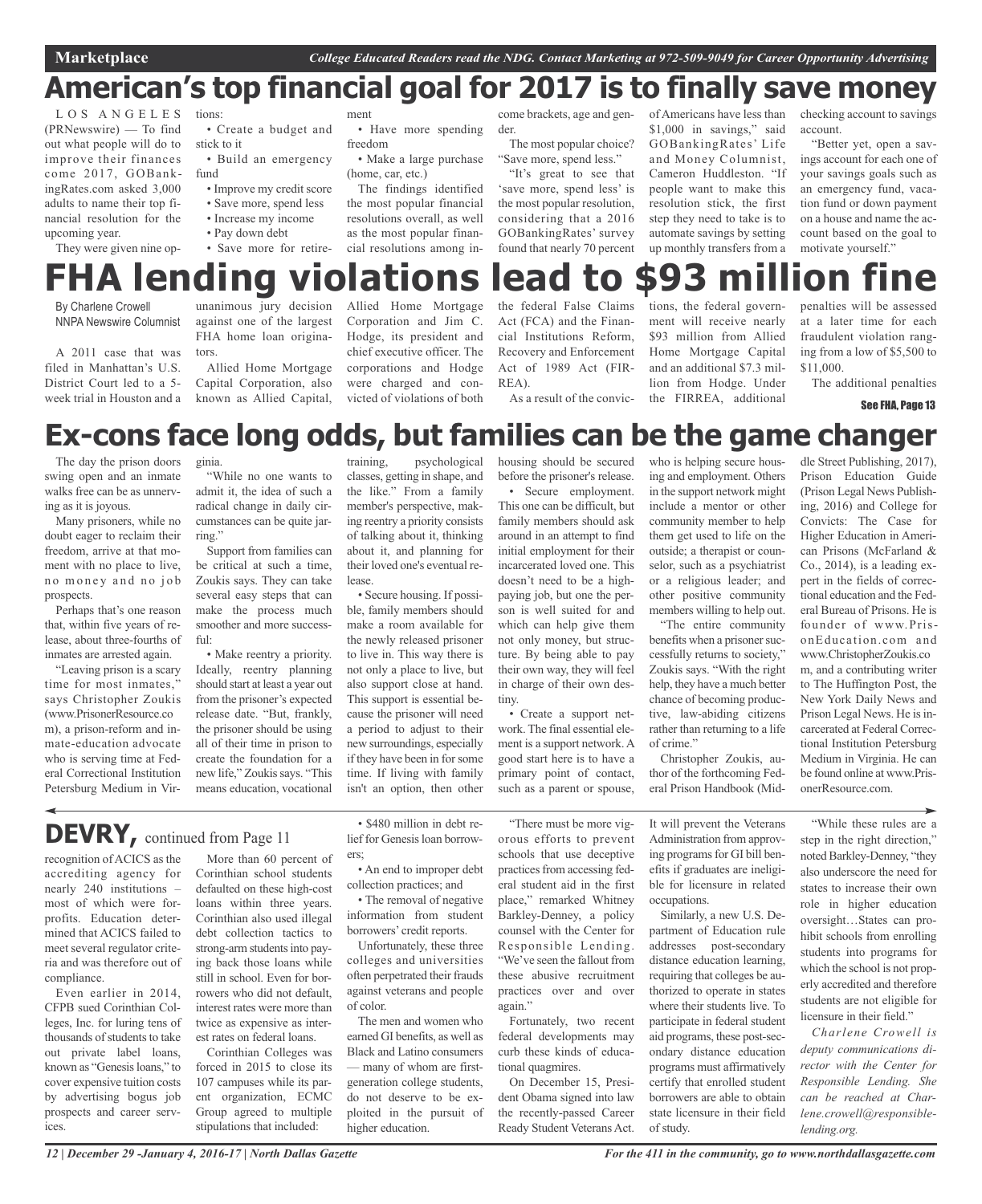**Attention Suppliers of Goods, Services and Construction Review Competitive Opportunities at https://garlandtx.ionwave.net www.garlandpurchasing.com 972-205-2415**

GARLAND

**DO YOU WANT AN EXCITING AND REWARDING CAREER?**

**PURSUE A CAREER AS A POLICE OFFICER OR FIREFIGHTER!**

• Competitive wages<br>• Array of benefits<br>• Education incentive pay<br>• ...and more

REGISTER ONLINE TO TAKE THE CITY OF IRVING'S NEXT CIVIL SERVICE ENTRANCE EXAM

*www.cityofirving.org*

*The City of Irving does not discriminate on the basis of race, sex, religion, age or disability in employment or the provision of services.*

## **FHA,** continued from Page <sup>12</sup>

could be substantial. Over nearly a decade, Allied Capital originated FHA-insured home loans. Of these loans, at least 1,192 were actually ineligible for FHA insurance under HUD guidelines. When the loans defaulted, HUD incurred losses of \$85,612,643.

According to an investigative article by "ProPublica," Allied had the highest serious delinquency rate among the top 20 FHA loan originators from June 2008-May 2010. During these years, nine states issued sanctions against Allied for its use of unlicensed brokers and practices of misleading borrowers.

"For years, Jim Hodge and Allied lied to HUD in order to fraudulently reap profits from the FHA mortgage insurance program", said Manhattan U.S. Attorney Preet Bharara. "After a month-long public trial where all their misconduct was exposed, a jury has held Mr. Hodge and Allied responsible for their lives and has made them pay for losses the United States suffered on loans that would never have been insured by HUD absent their lies."

that its loans can only be made to consumers who can afford to repay them. To protect the ongoing availability of FHA mortgage insurance funds, HUD is responsible for accurately assessing the risk of default on loans it insures. HUD relies on assurances from lenders that they and the loans they submit fully comply with program requirements.

Allied operated as many as 600 branch offices, but only a few locations had quality control employees to review loans. Allied Capital – with Hodge's knowledge and approval – originated loans at more than 100 "shadow" branch offices that did not have the required authorization. The scheme included submitting loans from those branches to HUD using ID numbers of authorized sites.

When HUD auditors asked for quality control reports, Allied provided falsified information and Hodge directed employees to falsify quality control reports. Each year, both the firm and Hodge falsely certified to HUD that the business was in compliance with required quality control standards.

FHA guidelines ensure

## **Looking for energetic interns in the Dallas Area**

A local community newspaper has an internship position available. The goal is to provide students and aspiring writers an opportunity to gain published clips, experience and professional feedback. The position is for 20 hours a week at



\$8.50 per hour. Assignments will include covering local events, phone interviews, and rewriting press releases.

**Send resume and writing samples to: inquiries1909@gmail.com**

For Kenneth Magidson, Houston U.S. Attorney, the case represents an example of how fraudulent acts are aggressively pursued even when multiple U.S. Justice Offices are involved.

"Working together, we ensured a successful outcome following a lengthy trial and investigation against Allied and its CEO. We will continue to apply our resources whenever and wherever we can to ensure those that perpetuate such egregious fraud against the United States are held accountable for their actions," said Magidson.

While the federal government and HUD can and should prosecute unlawful activities, the consumers who were snookered into these fraudulent loans deserve to be made whole.

For many consumers, a home represents the single largest investment of a lifetime. Its loss leads to several financial harms that af-

## **Experienced Print & Web advertising Indoor sales.**

12.00 to 15.00 per hour against commission. Candidate must have 3 years of Verifiable experience. Must be able to sell minority Media, Print & Web 25 to 30 hours weekly. Must be highly motivated and a Self-Starter.

**ONLY EXPERIENCED ADVERTISING CANDIDATE SHOULD APPLY.**

Send Resume to: **Inquiries1909@ gmail.com** Or leave message @ **972.432.5219**

fected consumers will suffer. Foreclosures dramatically depress credit scores and, as credit scores drop, the likelihood of new credit costing more is a near certainty. Some affected consumers will wind up paying a cumulative cost for receiving one predatory loan.

The Allied convictions also are a reminder of how the Justice Department can use its authority to take action when mortgage lending rules and laws are violated. The future of this vital federal office should be a focal point of the upcoming confirmation hearings. Senate Judiciary committee members must acknowledge that the journey towards fair housing has yet to reach its destination.

*Charlene Crowell is the communications deputy director with the Center for Responsible Lending. She can be reached at Charlene.crowell@responsiblelending.org.*

> **Statewide African American Press\Association is seeking a statewide sales representative.**

The Texas Publishers Association is seeking a statewide sales representative to



represent the overall sales objective for the organization. Individual must have a proven sales track record with local and regional sales strategies.

Also the individual must be:

- A self-starter
- Have excellent written and verbal communication skills
- A visionary
- Professional

• Have excellent organizational skills Previous advertising agency and direct sales experience a plus. Position is commission based.

Serious inquiries only. **Please email resume to inquiries1909@gmail.com or leave a message for the position at 972-432-5219.**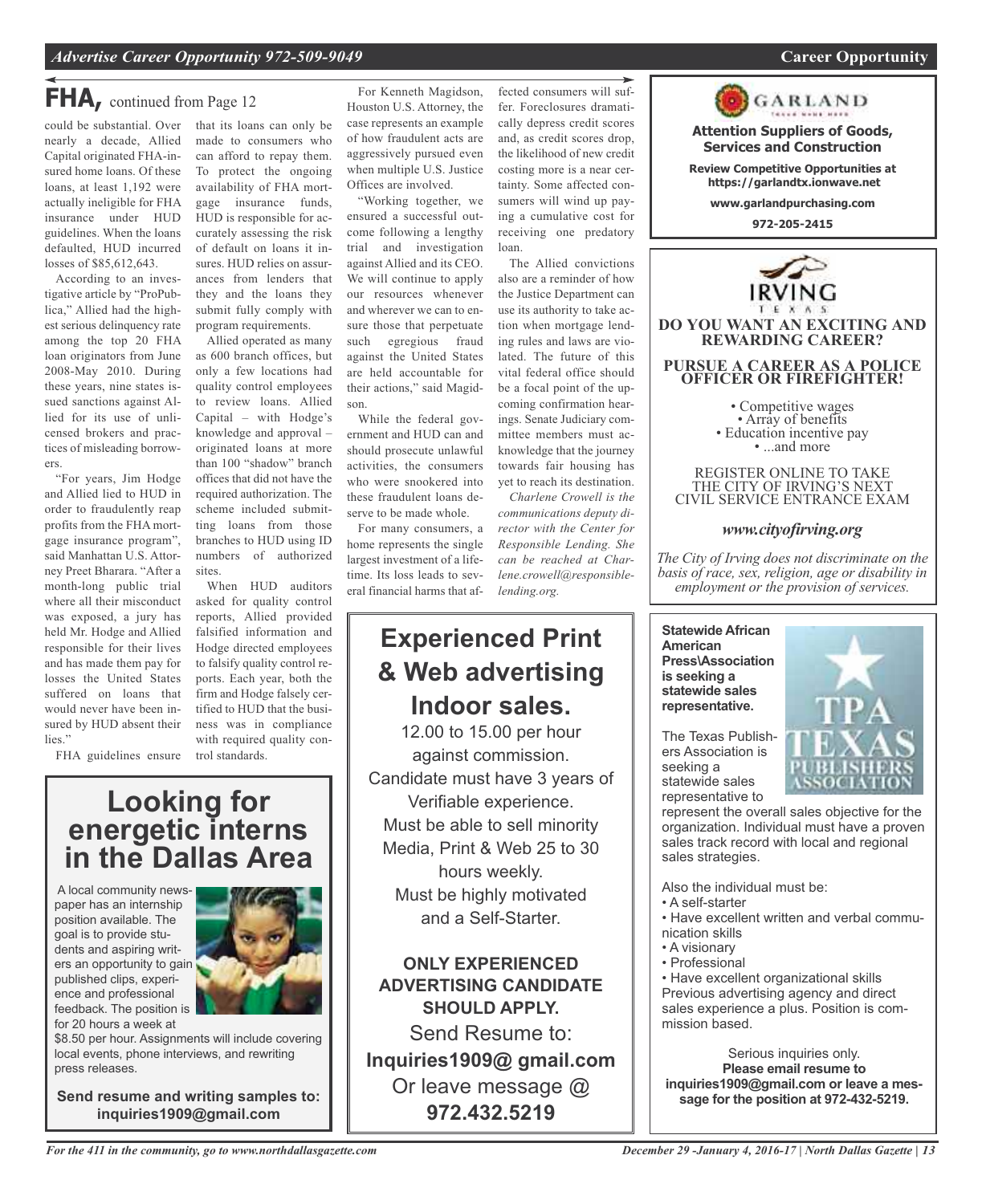**Church Happenings www.NorthDallasGazette.com**

**BETHEL BIBLE FELLOWSHIP, CARROLLTON (A PLACE TO BELONG)**

*NOTICE: Pastor Woodson serves the community by providing "Professional Therapy and Counseling Services" on a "Sliding Fee" scale. To schedule an appointment call the Pastoral Counseling Center at 972-526-4525 or email the church.*

#### **January 1, 9:45 a.m.**

You're invited to our Sunday Morning "Prayer and Meditation" at 10 a.m. See what God is doing through and with us for the New Year; you will be blessed.

#### **January 4, 7 p.m.**

Join us in Wednesday's Prayer and Bible Study Class with Senior Pastor Woodson and Pastor Brenda Patterson teaching a series on "Design for Discipleship, Book 5, Chapter 4." Spiritual maturity is God's desire for you. It's Time to Grow; Ephesians 4:12 & 13.

Dr. Terrance Woodson, Senior Pastor 1944 E. Hebron Parkway Carrollton, TX 75007 972-492-4300 www.bethelbiblefelloswhip.org

### **CHRIST COMMUNITY CHURCH IN RICHARDSON**

 $\mathcal{L}_\text{max}$  and  $\mathcal{L}_\text{max}$  and  $\mathcal{L}_\text{max}$ 

**January 1, 8:45 a.m. One Service Only** You're invited to our Morning Services as we worship, honor and praise God this New Year for His blessings.

### **January 4, 7 p.m.**

Join us at 12 Noon with Rev. Viveca Potter teaching on the Word of God; come back at 6:45 p.m. for Corporate Prayer and stay for Senior Pastor Autry at 7:30 p.m. teaching the Word of God. Our youth will come for Food and Fellowship at 7 p.m. followed by Bible Study at 7:30 p.m.

Dr. Terrence Autry, Senior Pastor 701 Centennial 972-991-0200 Richardson, TX 75081 www.Christcommunityrichardson.org

### **FELLOWSHIP CHRISTIAN CENTER CHURCH IN ALLEN "THE SHIP"**

Follow us on Social Media (Facebook, Twitter, YouTube and Vimeo).

**January 1, 8 a.m.** Join us on our main campus at 200 West Belmont Drive for Early Morning Worship and be blessed; followed by ices at Bolin Elementary School in Allen, Texas 75002 and bring someone with you, you will be blessed.

### Join us in our Wednesday's 12 Noon-Day Live, Prayer and Bible Study and/or our Wednesday Night Live, Prayer and Bible Study at 7 p.m. to learn more about God's Word at the Joycie Turner Fellowship Hall,

 $\overline{\phantom{a}}$  , and the set of the set of the set of the set of the set of the set of the set of the set of the set of the set of the set of the set of the set of the set of the set of the set of the set of the set of the s

 $\mathcal{L}_\text{max}$  , which is a set of the set of the set of the set of the set of the set of the set of the set of the set of the set of the set of the set of the set of the set of the set of the set of the set of the set of

our Sunday Worship Serv-

**January 4, 7 p.m.** 200 West Belmont Drive in

Allen. Be encouraged by God's plan for your maturity and His glory; and most of all, be prepared to grow in 2017.

Dr. W. L. Stafford, Sr., Ed. D. Senior Pastor 5705 Cheyenne Drive at Bolin Elementary School in Allen 75002 for Sunday Morning Worship and the Admin. Building Address is 200 W. Belmont Drive Allen, TX 75013 972-359-9956 www.theship3c.org

### **INSPIRING BODY OF CHRIST CHURCH, Let's Go Fishing! MATTHEW 4:19**

It's a New Year and a new time. Unite, only one Sunday Morning Worship Service, mark your calendars; this is now our new starting time at 10 a.m.

**January 1, 10 a.m. only** You're invited this Sunday as we praise, worship, honor and magnify God's Holy name.

**January 2, 7 p.m.** Join us in Monday School as we grow in God's Word and learn what God has to say to us in 2017.

Pastor Rickie Rush 7701 S Westmoreland Road Dallas, TX 75237 972-372-4262 www.Ibocchurch.org

### **MT. OLIVE CHURCH OF PLANO (MOCOP)**

 $\overline{\phantom{a}}$  , and the set of the set of the set of the set of the set of the set of the set of the set of the set of the set of the set of the set of the set of the set of the set of the set of the set of the set of the s

**January 1, 10 a.m.** Join us for Worship Service as we praise and worship

### God in 2017 for His Honor and His glory; and don't forget to comeback at 7 p.m. for our Brazilian Church.

#### **January 4, 7 p.m.**

You're invited to our Wednesday's Bible Study class; you will learn what God has to say to us. Come to be encouraged by God's plan for your spiritual growth in 2017 and His glory.

Pastor Sam Fenceroy Senior Pastor and Pastor Gloria Fenceroy 300 Chisholm Place Plano, TX 75075 972-633-5511 www.mocop.org

### **SHILOH MBC IN PLANO (WHERE COMMUNITY BECOMES FAMILY)**

 $\mathcal{L}$  , and the set of the set of the set of the set of the set of the set of the set of the set of the set of the set of the set of the set of the set of the set of the set of the set of the set of the set of the set

**January 1, 8 a.m. and 11 a.m.** Join us for Worship Services and fellowship as we give God all glory, honor and praise.

Call the church for details.

**January 4, 7 p.m.** You're invited to our Wednesday's Bible Study to learn more about God's Word. Come and be encouraged by God's plan for your maturity and growth; it's all for His glory and His honor. We are, "Growing in Christ through the study of His Word" in 2017.

Our AWANA (Approved Workman Are Not Ashamed from 2 Timothy 2:15) is held from 6:30 - 8:15 pm, now through May 2017. Kick-off was Sep-

### **The day Jesse Jackson took Fidel Castro to church** Churches.

By Don Terry NNPAGuest Contributor

HAVANA — On the evening of December 1, six days after Fidel Castro's death at age 90, Rev.Jesse L. Jackson, Sr., stood in the pulpit of the packed First Presbyterian Church of Havana. Applause washed over him and moonlight danced on the warm waters of the nearby Caribbean.

The international human and civil rights legend from Chicago was one of only two Americans invited by the Cuban Council of Churches to speak at an ecumenical memorial service that evening for the nation's former president. The other American was Rev. Joan Brown Campbell, a longtime advocate for social justice and the first clergywoman to lead the National Council of

Projected on the wall be-

hind the pulpit as he spoke was a visual reminder of why Jackson is held in such high esteem by the country's religious community: a black and white photograph, taken on June 28, 1984, of Jackson and Castro – the reverend and the revolutionary – at an event that continues to reverberate through Cuban society 32 years later, government

officials and church leaders say.

On that day, Jackson pulled off a near-miracle in a daring act of citizen diplomacy and liberation theology. He took Castro to church and in doing so helped open a door to the possibility of change and increased religious freedom acrossthe island nation of 11 million souls.

For the first time in 27

tember 7th.

There is no charge for registration for new participants! This is a Bible-based program for children and youth, ages three years old through the 12th grade. The emphasis is on memorizing the Word of God and developing a personal relationship with our Lord Jesus Christ in a structured, safe

and fun environment. Our church ministries offer opportunities for motivation and growth; join us and see. Be blessed of the Lord.

Dr. Isaiah Joshua, Jr. Senior Pastor 920 E. 14th Street Plano, TX 75074 972-423-6695 www.smbcplano.org



LET US HEAR  $\textcolor{red}{\bullet}$  you **Send stories and suggestions to**

**editor@northdallasgazette.com For advertising quote print or web opportunity@northdallasgazette.com**

NDG now has a "Special Advertising Package"for churches and non-profit organizations that need to let the community know about your Special Event.

### Opportunity You Can Measure...

### **Church Events**

- Church Anniversary
- Pastor's Anniversary
- Women's Day
- Men's Day

### **Non-Profit Org. Events**

- Fundraisers
- (Concerts)
- Special Events
	- (Personal or Community)

## Special Rate \$199

(Black & White, per insertion) Ad size - 4.905"x 6"(Quarter Page, B&W) (NOTE: Color Ad \$75 extra per inserion) Production disclaimer - NDG ad meake-ready is not included in promotion.

Layout/production of "copy ready"ad will be a nominal extra cost. E-mail ad copy to:

Marketing@NorthDallasGazette.com or call our Marketing Department today!



*14 | December 29 -January 4, 2016-17 | North Dallas Gazette*

*For the 411 in the community, go to www.northdallasgazette.com*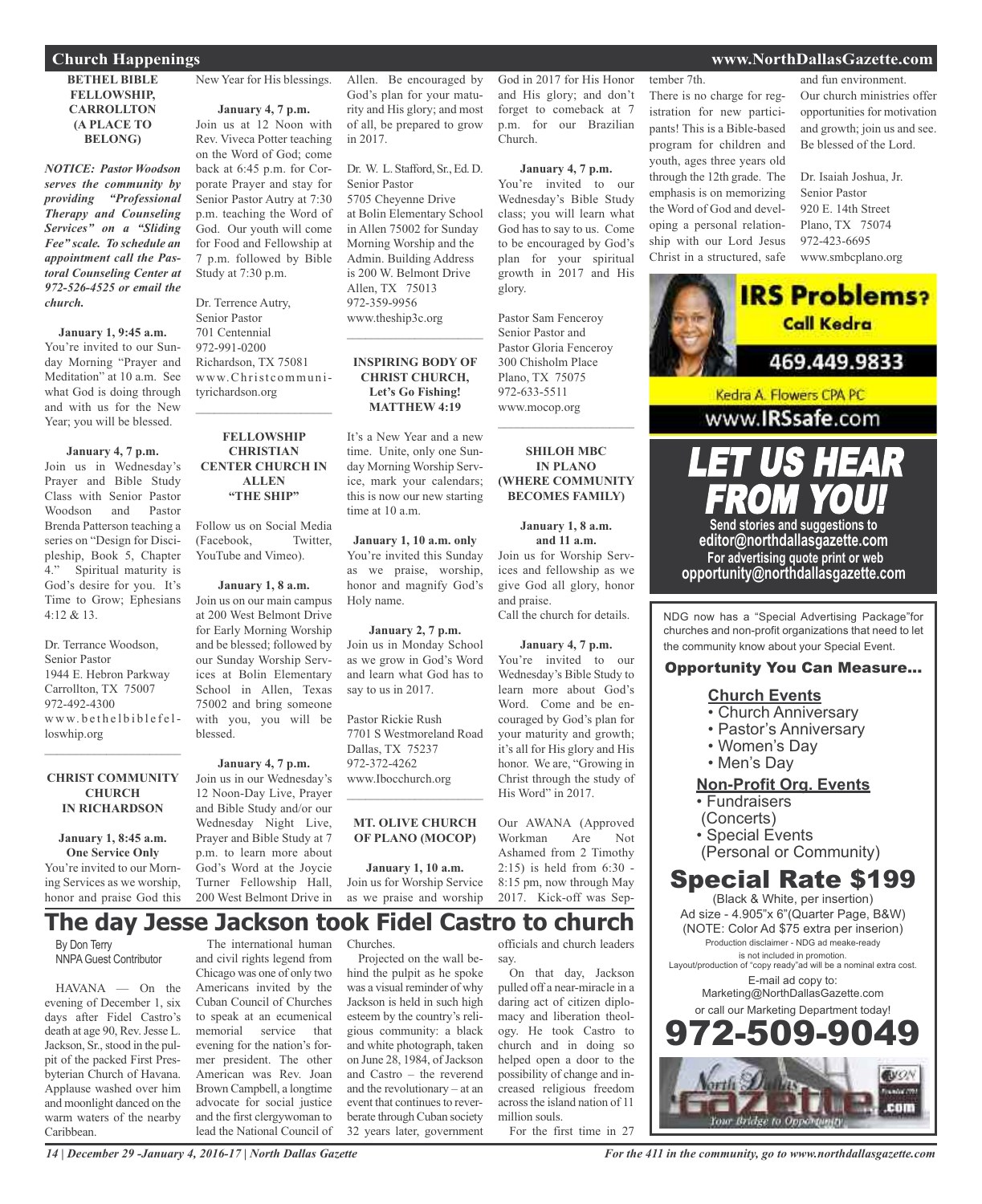## **Watch Night services**



*Send email to: businessoffice@ northdallasgazette.com to sign up for Sister Tarpley's weekly electronic newsletter.*

Tomorrow, Dec. 30, is my first born and only son's birthday. I didn't know that I had so much love in me until my children were born.

But now that I have four grandchildren, Tyanna, David, Deven and Philip, I have discovered an even deeper love within me.

When Jarrell Edwin Tarpley was born and I held him in my arms, I thought about how much God loved His earthly children.

As 2016 is coming to a close, I truly thank God for all of my blessings, both naturally and spiritually.

Until a few years ago I did not know how the tradition of "Watch Night Services" in churches got started. I only knew that my family always celebrated them.

Another tradition that this

brings fond memories to my mind is when my parents, Mr. Lloyd David & Mrs. Cedella Baker Demus, my siblings and I would visit our grandparents.

At the home of Deacon David N. & Mother Ida Rutherford Demus during the summer and the Christmas Holidays; everybody in my grandparents home, gathered in the living room; got on their knees and prayed prior to starting the day.

This seemed to strengthen "family unity and love" within the household. My parents never did this in Dallas; I guess this is because we lived in the "Big City" and not the "Country Town of Mexia, Texas."

One year one of Floyd Erving's "Short Stories" was the history of Watch Night Service. Not only did I learn something new about a tradition that I had been doing since childbirth, but I recalled a lot of fond memories in the process of listening to the story.

My cousin, Vickie Terry

North Dallas Gazette takes a moment to reflect on the past with **Historical Perspectives from Sister Tarpley**

Byrd emailed me the same at the very least bring back now I get a chance to share the story with you.

Perhaps this story will educate and enlighten you, or

story, I am grateful because fond memories of times past.

WATCH NIGHT SERV-ICES -- Many of you who now live, or grew up in



*Mark Canyon, Jr. is showing his 1st Place Certificate of Appreciation in the 25th Annual Gardere MLK Jr. Oratory Competition at Ronald E. McNair Elementary School as he is preparing for the 26th competition. Parents are Mark Sr. and Chelsea Canyon.*



Black communities have probably heard of "Watch Night Services," (the gathering of the faithful in church on New Year's Eve.)

The service usually begins anywhere around 10:00 pm, and ends at midnight with the entrance of the New Year. Some people go to church first, before going out to celebrate.

For others, church is their only New Year's Eve celebration. Like some people, I always assumed that Watch Night Service was a fairly standard Christian Religious Service – a bit

more Afro centric because that's what happens when elements of Christianity become linked with the Black Church.

Still, it seemed that predominantly White Christian churches did not include Watch Night Services on their calendars, but focused instead on Christmas Eve Programs.

The Watch Night Services in Black communities can be traced back to gatherings on December 31, 1862, also known as "Freedom's Eve."

See TARPLEY, Page 16







Islah Joshua, Jr. Fustor

SMBC: A church Focused on Excellence while Teaching the Word. Preaching the Gospel, Reaching the World

Worship Times: 8 and 11 a.m. Sunday School: 9:45 a.m. Mid-week: Wednesday at 7:00 p.m. Youth Church: Every 3rd, 4th, and 5th Sunday at 10:45 a.m. AWANA: Wednesday at 6:30 p.m. Contact Information: 972-423-6695 www.smbcplano.org

Hear what it was like growing up in <sup>a</sup> very different Dallas when Booker T. Washington was <sup>a</sup> black school. Sister Tarpley graduated frm there and went on to college and later became <sup>a</sup> city councilmember in Carrollton. **Look for NDGTV at NorthDallasGazette.com** Second Keyboardist Needed: Please CaB For Info DE Fellowship Christian<br>BIB Center Church ww.theshlp3c.org 972.359.9956 200 W. Bernsht Drive . - Allen, TX 75013 A Kingdom Building Church **Early Morning Service** Sunday Morning Worship 00 W. Belmont Drive **Nory Demectors** Alice TX 75013 1450 Ethnologies Detroit Allen, 1X 75002 **图 00 点 图** Wadnasday Night Live **DO W. Retroem Days** Allen, TX 75013 Tv.Wit. New

*For the 411 in the community, go to www.northdallasgazette.com*

*December 29 -January 4, 2016-17 | North Dallas Gazette | 15*